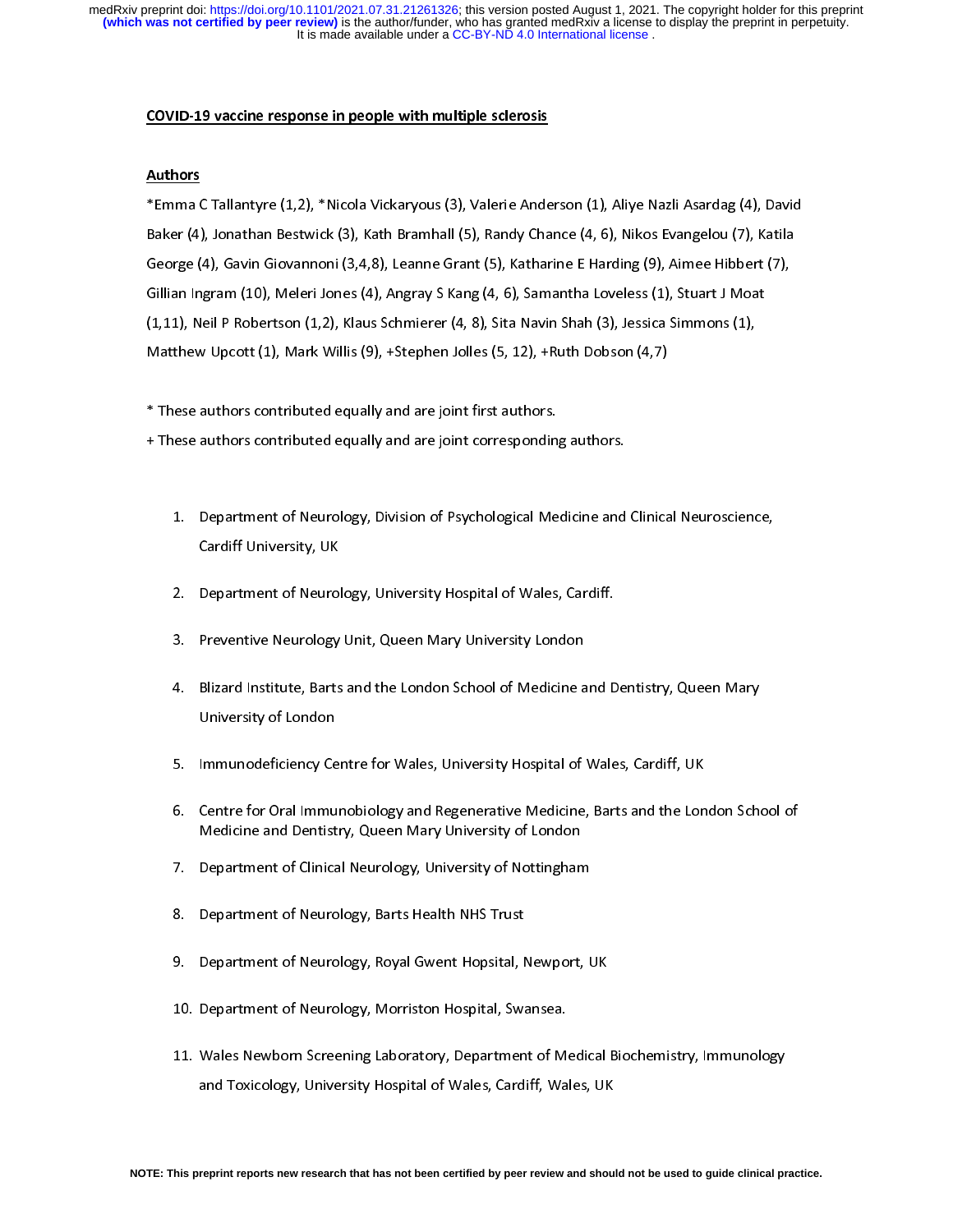$\frac{1}{2}$ . Division of  $\frac{1}{2}$  of  $\frac{1}{2}$  of  $\frac{1}{2}$  of  $\frac{1}{2}$  of  $\frac{1}{2}$  of  $\frac{1}{2}$  of  $\frac{1}{2}$  of  $\frac{1}{2}$  of  $\frac{1}{2}$  of  $\frac{1}{2}$  of  $\frac{1}{2}$  of  $\frac{1}{2}$  of  $\frac{1}{2}$  of  $\frac{1}{2}$  of  $\frac{1}{2}$  of  $\frac$ 

## Corresponding Authors

Prof Stephen Jolles JollesSR@cardiff.ac.uk<br>Dr Ruth Dobson ruth.dobson@qmul.ac.uk dr Ruth Dobson <u>ruth Dobson gammann</u>

Keywords: multiple sclerosis (MS), COVID-19, dried blood spot, disease modifying therapies (DMTs).

Word Count Abstract: 250 Word Count Introduction: 462 Word Count Discussion: 1492 Word Count Body: 4092 Number of Figures: 3 (none colour) Number of Tables: 3 Supplementary Tables: 1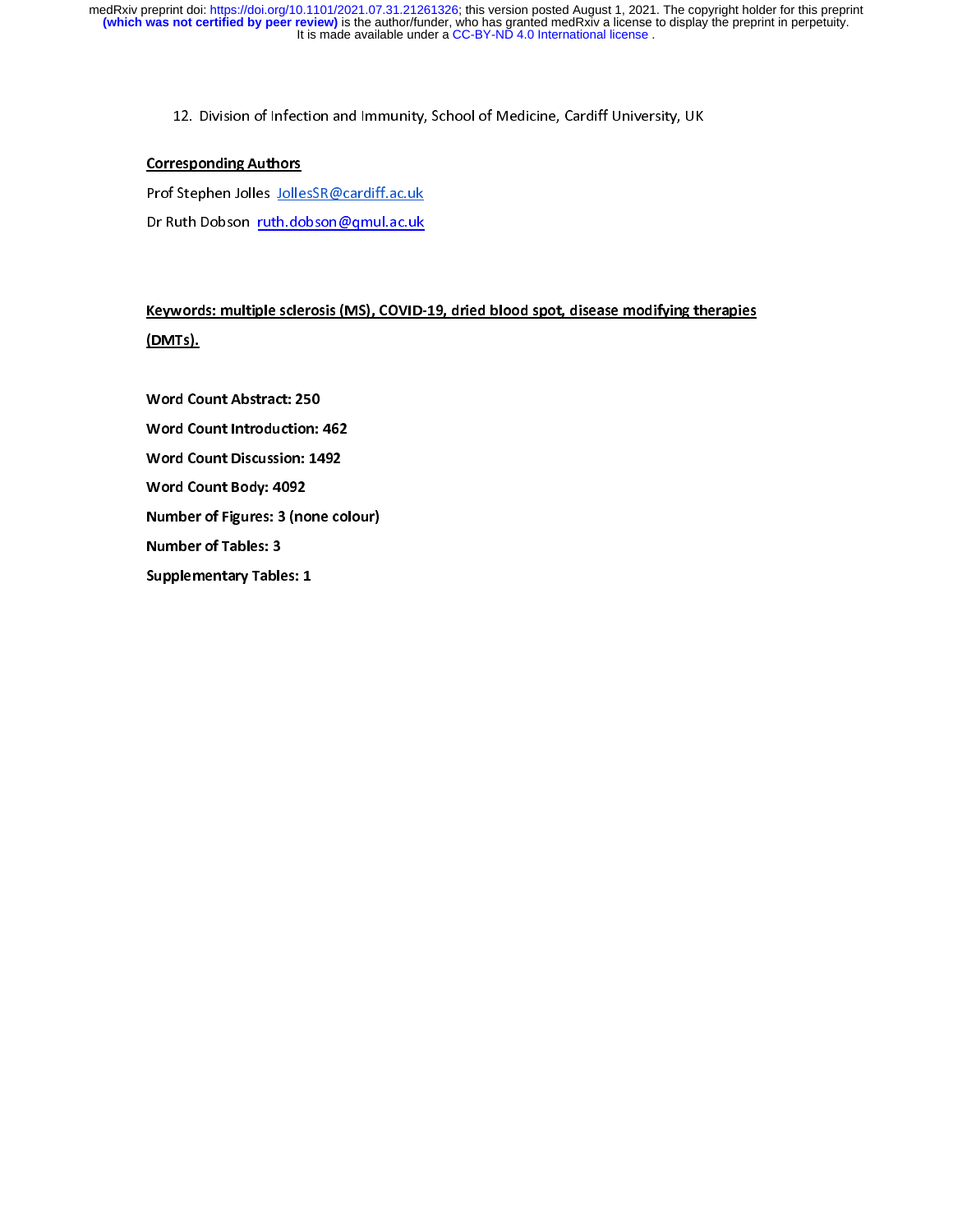#### Abstract

Objective: To investigate the effect of disease modifying therapies on serological response to SARS-<br>CoV2 vaccines in people with multiple sclerosis

Methods: 473 people with multiple sclerosis from 5 centres provided one or more dried blood spot samples and questionnaires about COVID-19. Information about disease and drug history was extracted from their medical records. Dried blood spots were eluted and tested for antibodies to SARS-CoV2 receptor binding domain. Seropositivity was expressed according to validated cut-off indices. Antibody titers were partitioned into tertiles using data from people on no disease modifying therapy as a reference. We calculated the odds ratio of seroconversion (Univariate logistic regression) and compared quantitative vaccine response (Kruskal Wallis) following SARS-CoV2 vaccine according to disease modifying therapy. We used regression modelling to explore the effect of factors including vaccine timing, treatment duration, age, vaccine type and lymphocyte count on  $\alpha$  factors including vaccine response. vaccine response.<br>Results: Compared to no disease modifying therapy, the use of anti-CD20 monoclonal antibodies

(odds ratio 0.03; 95% confidence interval 0.01-0.06,  $p<0.001$ ) and fingolimod (odds ratio 0.41; 95% confidence interval 0.01-0.12) were associated with lower seroconversion following SARS-CoV2 vaccine. All other drug groups did not differ significantly from the untreated cohort. Time since last anti-CD20 treatment and total time on treatment were significantly related with response to vaccination. Vaccine type significantly predicted seroconversion, but not in those on anti-CD20  $v^2$  and  $v^2$  is the signification signification, but not in those on anti-CD200  $v^2$ medications.<br>Interpretation: Some disease modifying therapies carry a risk of attenuated response to SARS-CoV2

vaccination in people with MS. We provide recommendations for the practical management of this vaccination in people with MS. We provide recommendations for the practical management of this<br>patient group. patient group.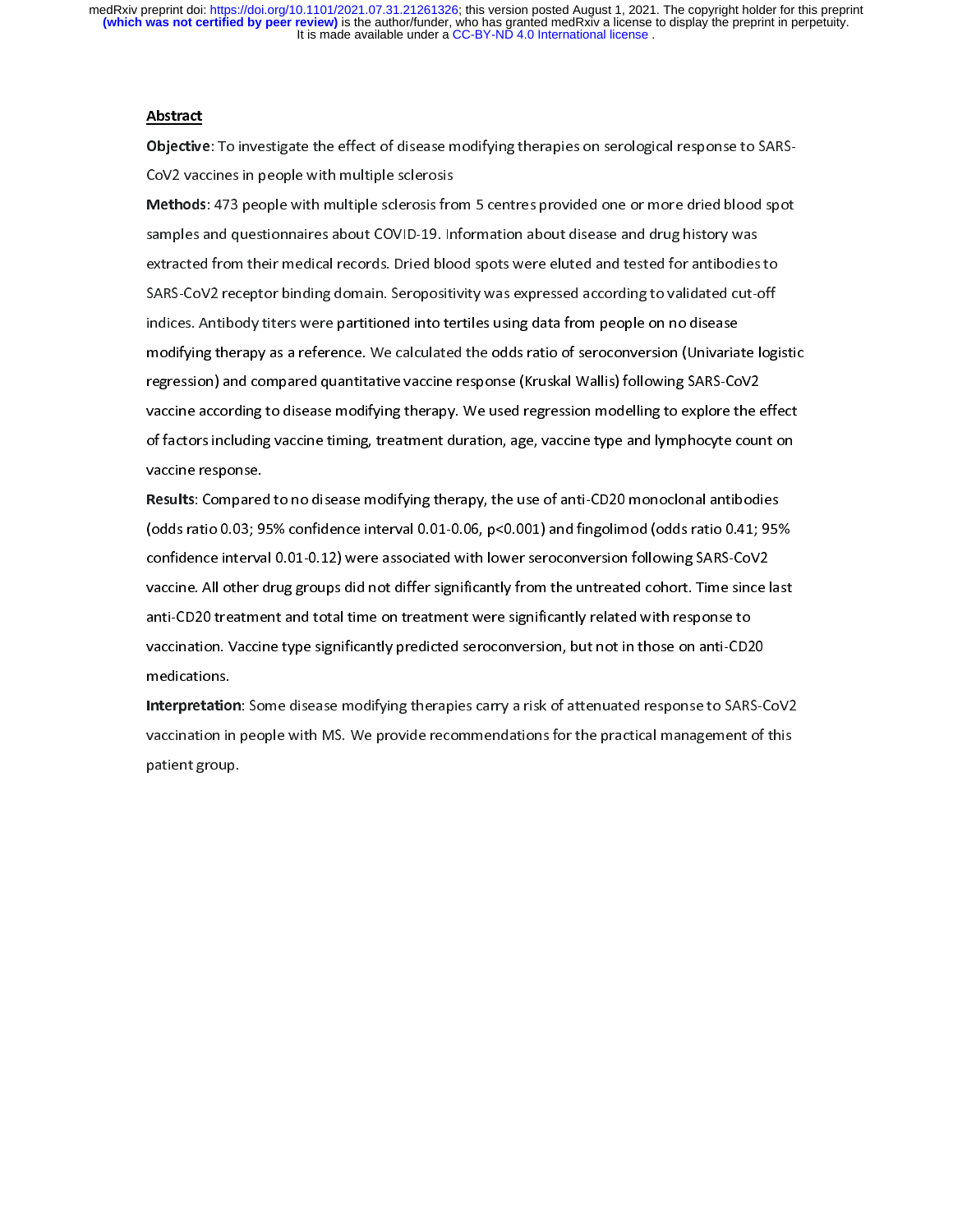#### Background

 $\overline{1}$ Individuals with inflammatory neurological disorders have faced considerable uncertainty during the underlying medical disorder, and the immunomodulatory treatment needed to manage their disease. Factors that appear to confer increased vulnerability for poor outcomes following symptomatic COVID-19 include advanced disability, obesity, male sex and the use of immunosuppressive drugs, in particular anti-CD20 monoclonal antibodies [1]. As a result, many people with chronic neurological disease were advised to strictly self-isolate during periods of high people with chronic neurological disease with the strictly self-isolate during periods of higher periods of higher periods of higher periods of higher periods of higher periods of higher periods of higher periods of higher community transmission.

 $\overline{1}$ The development of effective vaccines against COVID-19 infection, which are safe for use in<br>vulnerable groups, offer hope for a reduction in COVID-19 related mortality and morbidity. However, uncertainties remain over vaccine efficacy for those taking immunosuppressive and/or immunomodulatory drugs including multiple sclerosis (MS) disease modifying therapies (DMTs). Previous studies have demonstrated a blunted vaccine response in people with MS (pwMS) receiving ocrelizumab [2] and fingolimod [3]; however vaccine responses to a truly novel biological antigen (i.e. one giving rise to human disease, rather than keyhole limpet hemocyanin, KLH) have only been subject to limited study. Data is urgently required on the efficacy of COVID-19 vaccination for those individuals receiving immunomodulating drugs to guide them regarding risks related to reopening policies, and to inform policy around booster vaccinations [4] or additional strategies for those who are unable to respond adequately to vaccination. There may be the potential to optimise vaccination response in people receiving MS DMTs e.g. by temporarily suspending continuous DMT or extending the interval between intermittent DMTs. However, adopting this approach in the absence of supportive evidence needs to be balanced against unnecessary and potentially disabling MS disease supportive evidence needs to be balanced against unnecessary and potential methods of the potential methods of  $\frac{1}{2}$  $\frac{1}{2}$ 

 $\ddot{\phantom{0}}$ Study of MS treatment offers a relatively unique opportunity. PwMS tend to remain on continuous<br>platform (i.e. non-induction) DMTs for many years, rather than having treatment "holidays" or breaks, due to the irreversible nature of disease-related disability. In addition, DMTs are given as monotherapy, rather than in combination as is practice in some other autoimmune diseases and selected haematological malignancies. Furthermore, untreated pwMS are generally considered to have a "normal" immune response to vaccination. As a result, response to vaccination in pwMS have a "normal" immune response to vaccination. As a response to vaccination. As a result, response to vaccina<br>As a response to vaccination in pwMSS and the vaccination in pwMSS and the vaccination in pwMSS and the vaccin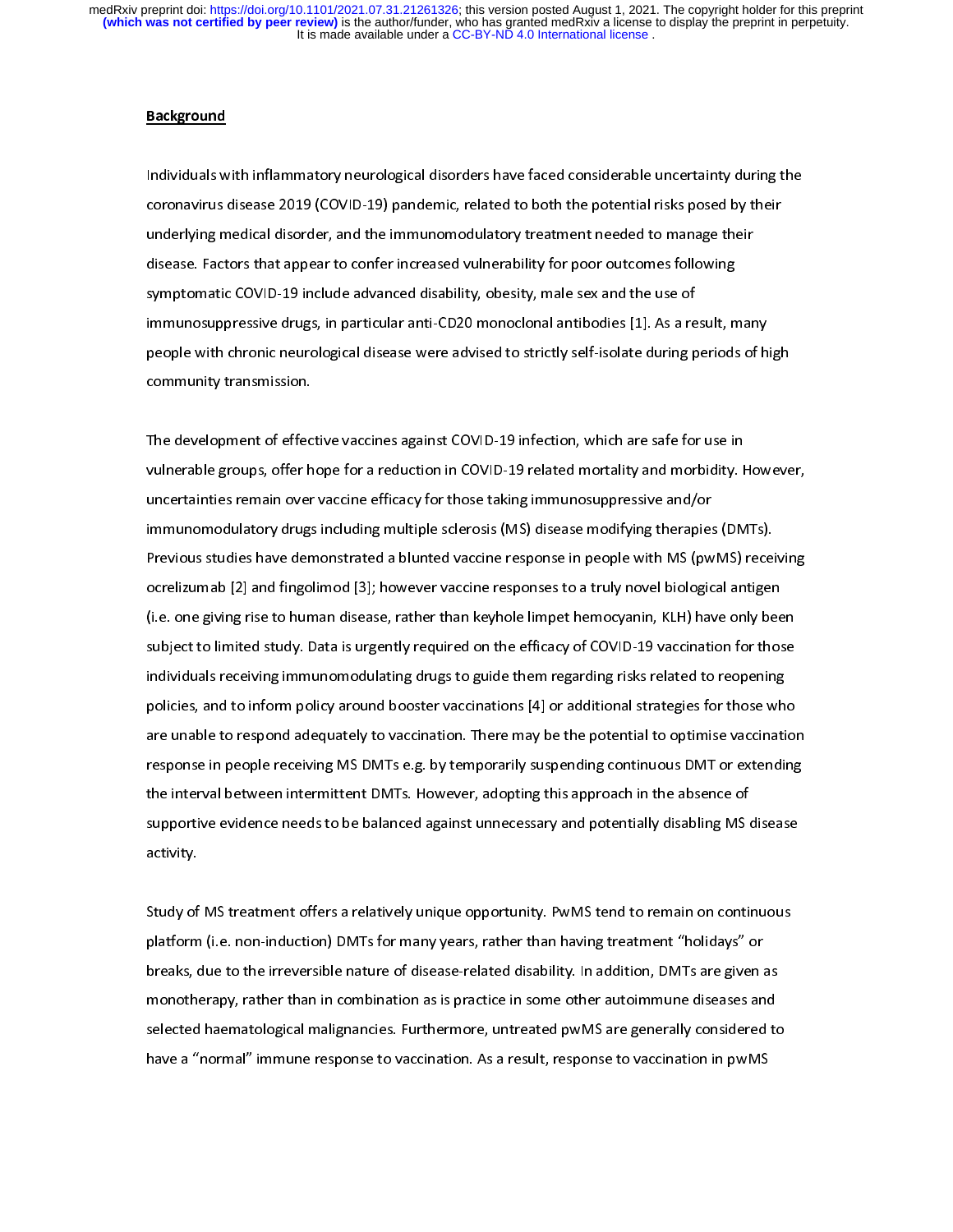offers an opportunity to understand the role of individual medications, and their mode(s) of action<br>on the development of an adequate vaccine response. on the development of an adequate vaccine response.

 $\overline{1}$ In this study we investigate the effect of MS DMTs on the serological response to COVID-19<br>vaccination in a large multicentre cohort. Remotely patient-collected, posted dried blood spots were used to obtain samples from people with MS for antibody evaluation following vaccination. By establishing the antibody response to COVID-19 vaccines in relation to patient, treatment, and vaccine characteristics we aim to better inform future guidance for people with MS on vaccination policy, DMT management and infection protection. policy, DMT management and infection protection.

# $\overline{ }$ **Methods**

PwMS from five UK MS centres (Cardiff, Newport, Nottingham, Royal London Hospital (Barts Health laboratories: University Hospital of Wales (UHW), Cardiff and Queen Mary University of London laboratories: University Hospital of Wales (UHW), Cardiff and Queen Mary University of London  $\overline{\phantom{a}}$ 

# $\overline{1}$ **Participants**

Participants were asked to provide one or more dried blood spot samples along with a<br>questionnaire, providing data on isolation behaviour, employment setting, clinical or laboratory confirmed cases of COVID-19 infection, vaccine dates and type. Participants were also asked to allow access to their medical records, allowing verification of MS diagnosis, details of DMT start dates, doses, timing and delay for vaccination. Hospital records were also used to provide confirmation of reported COVID-19 requiring hospital admission and to extract laboratory results such as total lymphocyte counts from routine blood monitoring data. All participants provided written informed consent to take part in this study. consent to take part in this study.

 $\overline{1}$ This study has Research Ethics Committee approval (REC 19/WA/0058 (Wales REC 3 – covering in Cardiff) and 20/NE/0176 (Newcastle North Tyneside REC – covering QMUL samples)). in Cardiff) and 20/NE/0176 (Newcastle North Tyneside REC – covering QMUL samples)).

# $\overline{\phantom{a}}$ Sample collection

Dried blood spot sampling was undertaken remotely, avoiding the need for phlebotomist time and<br>hospital visits by potentially immunosuppressed patients. A kit containing instructions on how to hospital visits by potentially immunosuppressed patients. A kit containing instructions on how to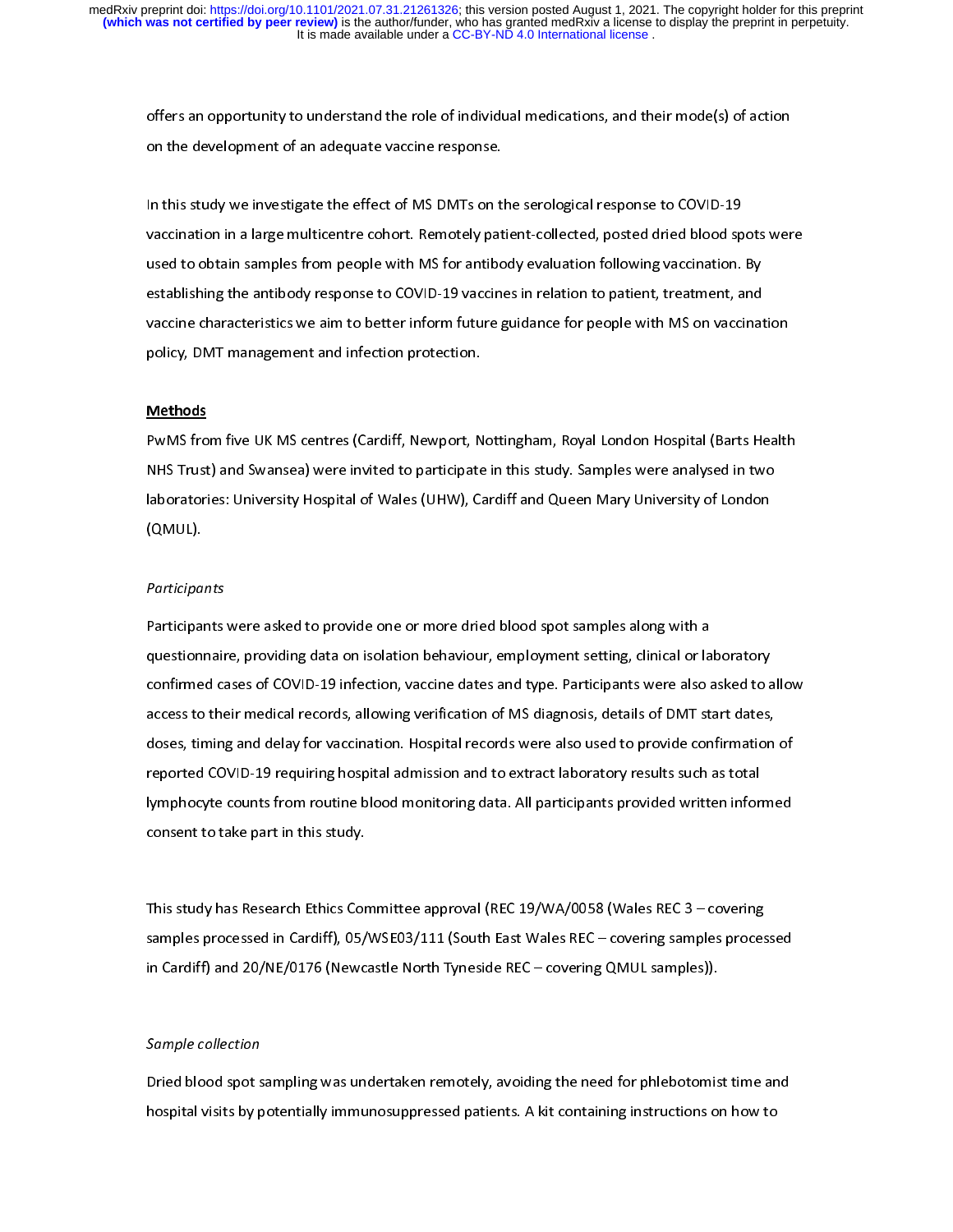collect samples, lancets to obtain capillary blood, a blood spot collection device (PerkinElmer 226<br>Spot Saver or Whatman 903 Protein Saver card) and a return mail envelope was posted to participants at their home address. Participants were asked to date their dried blood spot test card and return it using first class surface mail as soon as possible. Samples received at the UHW were stored desiccated at -20°C until analysis; those received at QMUL were stored at room temperature for a maximum of a week prior to spot punching and elution, with subsequent storage at -20°C. for a maximum of a week prior to spot punching and elution, with subsequent storage at -20°C.

Antibody testing for SARS-CoV-2 in dried blood spot specimens<br>Dried blood spots were used to determine serological status in two laboratories; 376 in UHW and 97 Dried blood spots were used to determine serological status in two laboratories; 376 in UHW and 97 in QMUL.

 $\overline{1}$ In UHW, samples were analysed with the COVID-SeroKlir two-step enzyme-linked immunosorbent<br>assay (ELISA) (Kantaro Biosciences, USA - supplied by EKF Diagnostics, UK), which detects SARS-CoV-2 specific IgG antibodies against the receptor-binding domain (RBD) [5] [6], using resuspended dried blood spots, using previously validated methods [7]. A 6mm diameter sub-punch was taken from each dried blood spot using a DELFIA dried blood spot Puncher (PerkinElmer) and placed into 2ml 96 well plates (Waters #186002482) containing 600µl of the Kantaro Kit sample diluent (equivalent to 1:100 dilution recommended for the Kantaro kit). The 96 well plates were then covered and shaken at room temperature for 1 hour [as we have shown previously this to be the optimum time to ensure complete extraction of the blood from the filter paper collection device]. The plates were then stored at 4°C until analysis (usually within 72 hours), although extracted samples were stable for at least 1 week. One hundred microlitres of the dried blood spot eluate was transferred to the 96-well ELISA plate and analysed on an automated platform (DSX, Dynex Technologies, USA) according to the manufacturer's instructions. according to the manufacturer's instructions.

 $\overline{1}$ The Kantaro assay relies on an assay-specific calibrator to report the ratio of the specimen<br>absorbance to the calibrator absorbance to calculate a cut-off index (CI) value. The antibody level in plasma / serum is reported as positive  $(≥0.7)$  or negative  $(≤0.7)$ . In a series of paired plasma and dried blood spots (n=22 antibody negative and n=25 antibody positive samples) we observed good agreement between paired specimens (r=0.994) and the gradient of the slope was 1.241x. Based upon the negative bias observed in dried blood spot vs paired plasma samples we calculated the following CI for dried blood spot specimens – positive  $(20.56)$  and negative  $(50.56)$ . Quality controls  $f(QC)$  as supplied by the manufacturer and in-house prepared dried blood spot  $QC$ 's (positive and negative) were analysed on each assay plate. negative) were analysed on each assay plate.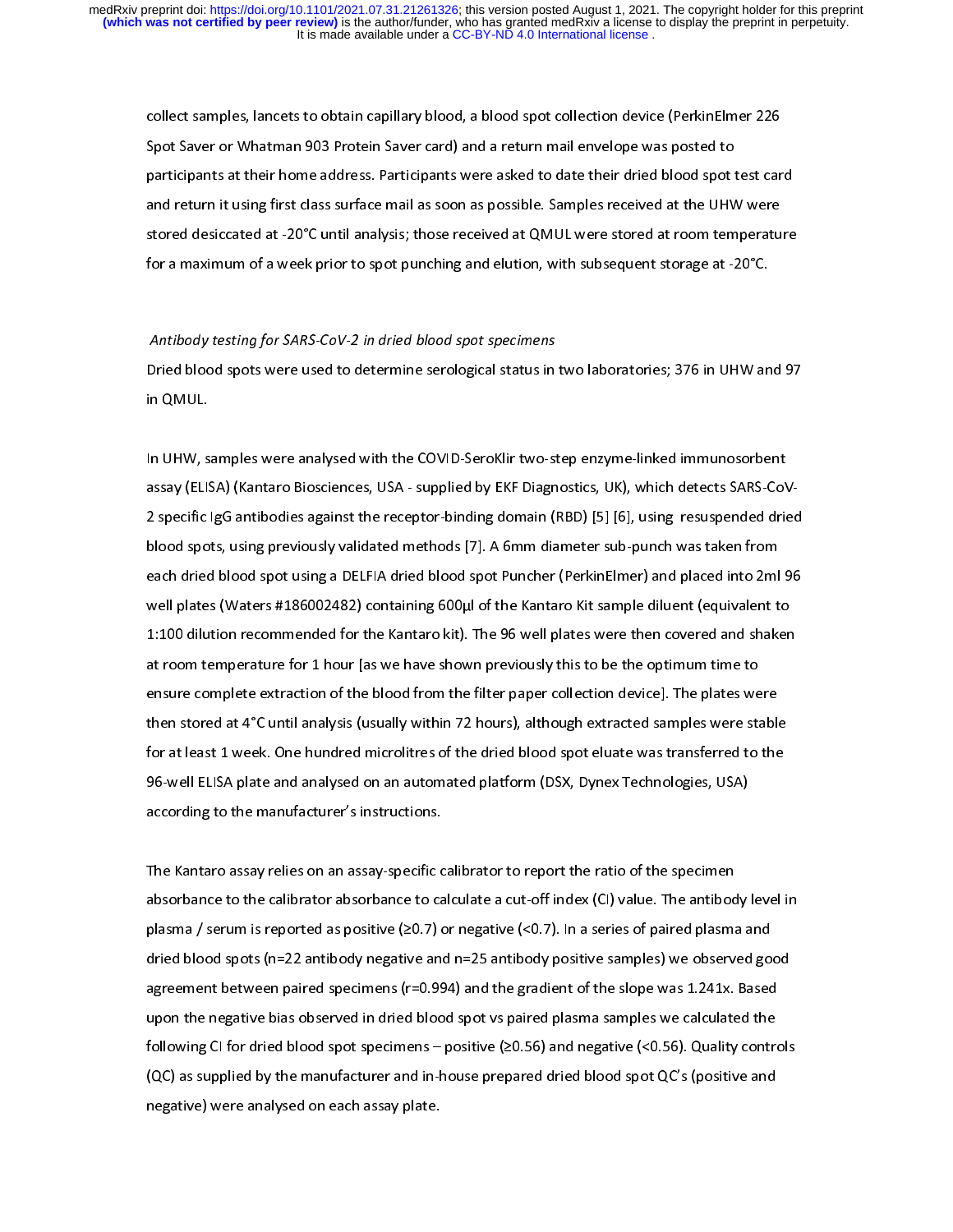$\overline{a}$ At QMUL, samples were analysed using the Globody technique [8], with the RBD as the target<br>antigen. A 4mm blood spot punch was eluted in 200ul of 1% Triton X-100 in PBS at room temperature overnight. Eluted samples were assayed the next day or stored at -20C until analysis. Assays were carried out using 20ul of dried blood spot eluate mixed with 30ul of a 50% slurry of Protein G agarose equilibrated in PBS (Thermofisher Scientific), made up to a final volume of 1.2ml with 0.05% PBS-Tween 20 (PBST) and left for 30min on a rotating wheel at room temperature. A PBST wash was performed by pelleting the agarose at 200xg for 1 minute, aspirating supernatant down to ~100ul and washing with 1100ul PBST. After washing, an additional 200xg for 1 min spin was performed and aspiration of non-agarose bound mixture to ~100ul. RBD-GloBody preparation  $(8.7ul)$ of 1x10<sup>8</sup> lux units was added to each sample and then made up to 750ul with PBST and left on (8.7ul)of IxIO" lux units was added to each sample and then made up to 750ul with PBST and left on<br>rotating wheel for 30min, after which the agarose resin was applied to a Pierce 0.8ml centrifuge column (Thermofisher Scientific). Columns were washed five times with 750ul PBST to remove unbound RBD-GloBody and followed by a final wash with 750ul PBS. Bound IgG and RBD-GloBody in complex with IgG were eluted from spin column with the addition of 100ul of 0.1M Glycine, pH 2.7 and neutralised with 12ul 0.1M Tris pH 9.0. Assays on 30ul of the resulting eluate were performed in triplicate using furimazine substrate (20ul furimazine in 1ml 0.1% BSA in PBS) (Promega). Luminescence was measured on a CLARIOstar plate reader. Validation work confirmed a cut-off index (CI) value for dried blood spots of positive ( $\geq$ 0.56) and negative (<0.56). Quality controls (QC) as supplied by the manufacturer and in-house prepared dried blood spot QCs (positive and negative). were analysed on each assay plate. A limit of blank (LoB) was determined by LoB=mean luminescence: blank + 2.58 (standard deviation: blank), values greater than this suggest seroconversion with a confidence of 99%.

# $\ddot{\cdot}$

Statistical Analysis<br>Participants were categorised according to DMT exposure status at the time of first COVID-19 vaccination. People were considered exposed if they had received alemtuzumab or cladribine within 4 years, ocrelizumab within 12 months, natalizumab within 8 weeks, fingolimod, dimethyl fumarate, teriflunomide, glatiramer acetate or beta-interferon within 4 weeks of their vaccine first dose. All other participants were categorised as unexposed to DMT. other participants were categorised as unexposed to DMT.

l Fishers exact test was used to compare the chance of seroconversion following first and second<br>vaccine dose across different DMTs. Univariate logistic regression with no DMT as the reference group was used across DMT groups to provide odds ratio of seroconversion by DMT class. group was used across DMT groups to provide odds ratio of seroconversion by DMT class.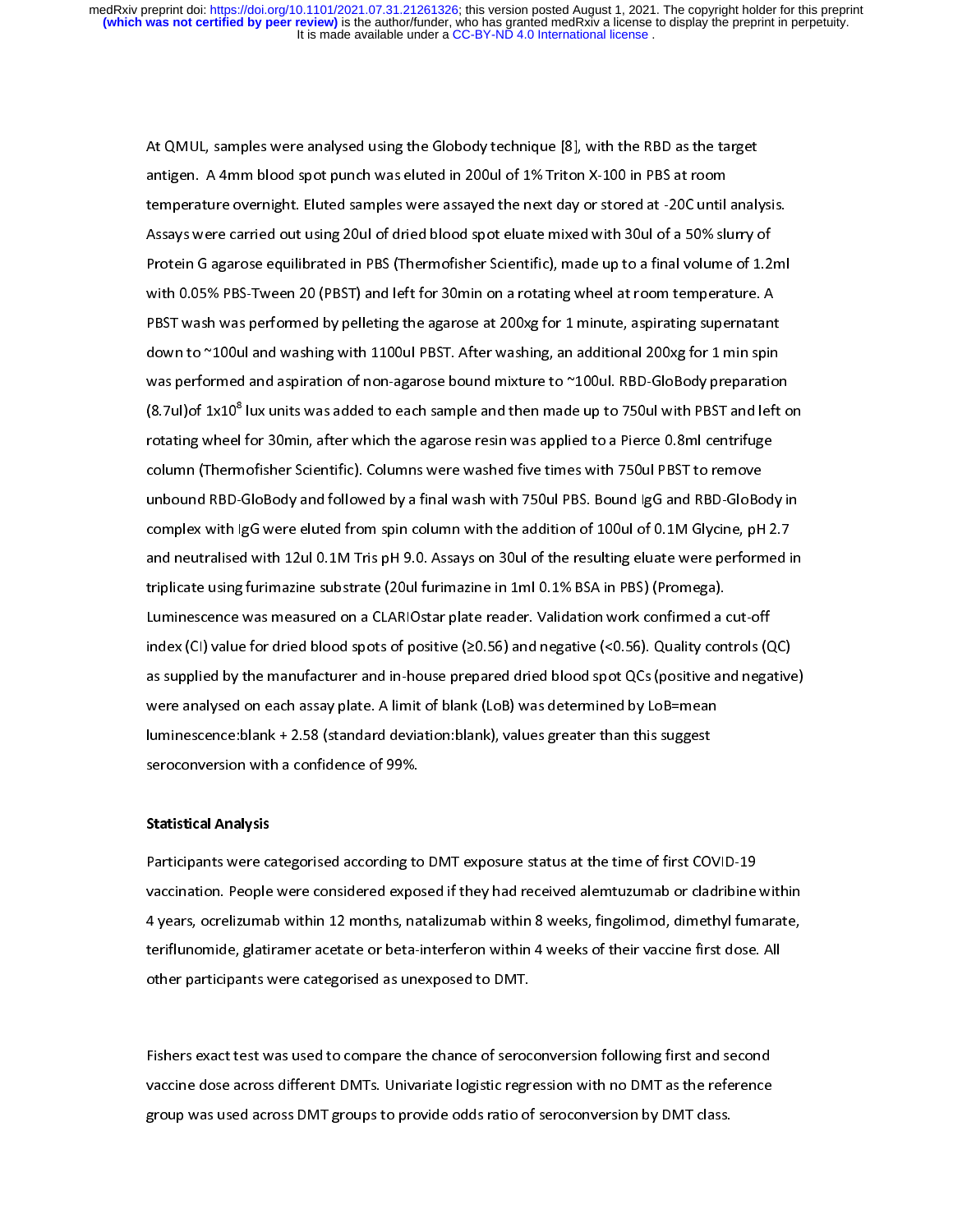Quantitative vaccine responses were partitioned into tertiles with no DMT as the reference group.<br>Kruskal Wallis test was used to compare the proportion of vaccine responses in each tertile between Kruskal Wallis test was used to compare the proportion of vaccine responses in each term of vaccine  $2$ . DMT following vaccine 2.

 $\overline{1}$ The impact of time between last dose of anti-CD20 monoclonal antibody (ocrelizumab and<br>rituximab, excluding ofatumamab given different administration schedule) and first vaccine dose, and odds of seroconversion, was established using univariate logistic regression. Similar analyses were performed in order to establish the impact of time since treatment initiation on odds of seroconversion. Linear regression across tertiles with the same outputs was performed in order to explore the impact on quantitative vaccine response. explore the impact on quantitative vaccine response.

l Finally, stepwise multivariate logistic regression was used to model the likelihood of a positive<br>antibody response to COVID-19 vaccine measured after the second vaccine dose. Two groups of interest were selected for study -  $(1)$  those either not on DMT, or taking DMT shown not to influence seroconversion in the univariate analyses, and (2) those who had been treated with anti-CD20 monoclonal antibodies. An initial model including gender and vaccine type was generated; subsequently age, EDSS (grouped into 0.0-4.0, 4.5-5.5, 6.0-6.5 and 7.0-10.0), previous COVID-19 symptoms, time between vaccine doses, time from second vaccine to sampling, total time on most recent DMT and lymphocyte count were added to the model in a stepwise manner. Only those factors shown to significantly improve model fit were retained in the final model. Mann-Whitney U test was used to compare potential influence on anti-SARSCoV2 IgG titre according to vaccine type. test was used to compare potential influence on anti-SARSCoV2 IgG titre according to vaccine type.

 $\ddot{\phantom{0}}$ Statistical analysis was performed in Stata v16 (Stat corp ltd).

#### **Results**

473 participants returned at least one dried blood spot sample collection device and were included<br>in the analysis. 58 participants provided samples prior to vaccination, 246 during the interval between their first and second vaccine dose, and 430 following the second vaccine dose. Demographic and clinical features are given in Table 1. Demographic and clinical features are given in Table 1.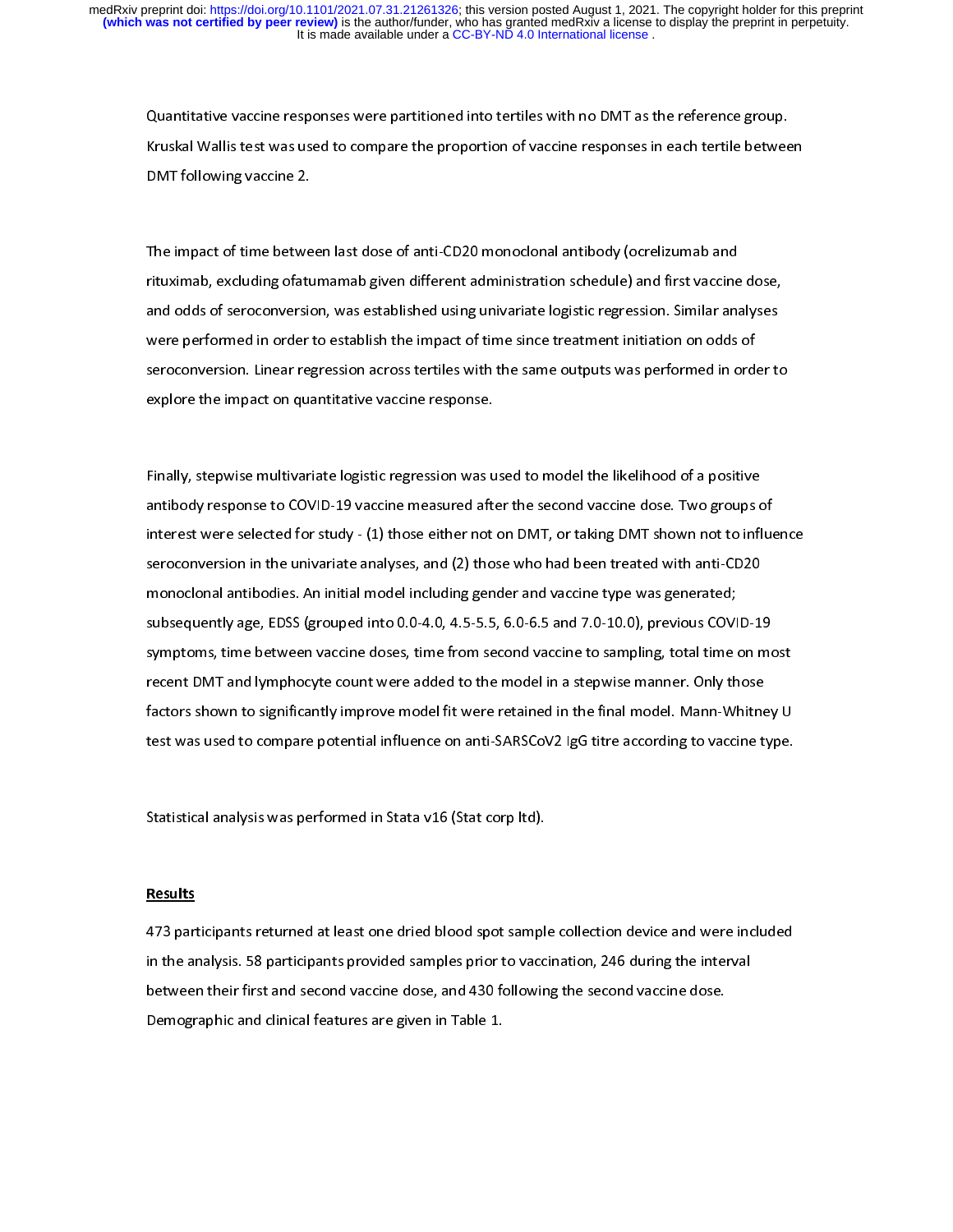Participants received their initial vaccine dose between 8 December 2020 and 9 June 2021 Vaccine BNT162b2 mRNA (Pfizer-BioNTech), 1 Johnson and Johnson) and 223 reported vaccination with the ChAdOx1 nCoV-19 (Oxford-AstraZeneca) adenoviral vector vaccine. One participant reported initial vaccination with the ChAdOx1 nCoV-19 (Oxford–AstraZeneca) adenoviral vector vaccine with the second vaccine dose BNT162b2 mRNA (Pfizer-BioNTech); this participant was excluded from analyses using vaccine type as a variable. Median interval between vaccine doses was 10.0 weeks (range 3.0-14.0 weeks; interquartile range (IQR) 6.1-11.0 weeks). (range 3.0-14.0 weeks; interpretation range ( $\frac{1}{2}$ 

# $\overline{1}$ Pre-vaccine serology

Of the 58 vaccine naïve baseline samples, 6 (10.3%) were seropositive and 52 (89.7%) seronegative<br>for SARS-CoV2. Of the 6 participants who were seropositive at baseline; 4 were on DMT (1 glatiramer acetate, 1 alemtuzumab (year 1 only; April 2019) and 2 ocrelizumab). Data on prior symptoms suggestive of COVID-19 was available for 44 out of 58 participants, including all 6 who were seropositive at baseline. Only 3 out of 6 seropositive participants reported prior symptoms or prior positive SARSCoV-2 PCR. Eleven (19.2%) of the 52 individuals who were seronegative at baseline selfreported prior symptoms suggestive of COVID-19 (of whom 3 had confirmatory SARSCoV-2 PCR). There was no significant association between patient-reported historical COVID-19 infection and There was no significant association between patient-reported historical COVID-19 infection and<br>baseline seropositivity. baseline seropositivity.

# l Post-vaccine serology

Overall, 140/246 (56.9%) participants with a sample available between first and second vaccine dose.<br>demonstrated a positive IgG response (Table 2), and 280/430 (65.1%) at > 4 weeks post second dose. Univariate logistic regression demonstrated that, compared to no DMT, the use of anti-CD20 monoclonal antibodies (odds ratio (OR) 0.03; 95% confidence interval (95%CI) 0.01-0.06, p<0.001) and fingolimod (OR 0.41; 95%CI 0.01-0.12) were associated with lower seroconversion following vaccine 2 (Table 2). All other DMT did not differ significantly from the untreated cohort. Subgroup analysis between the UHW and QMUL analysed cohorts did not demonstrate any significant difference between the response to complete vaccination course in any DMT that passed the multiple testing threshold (Supplementary table 1). multiple testing threshold (Supplementary table 1).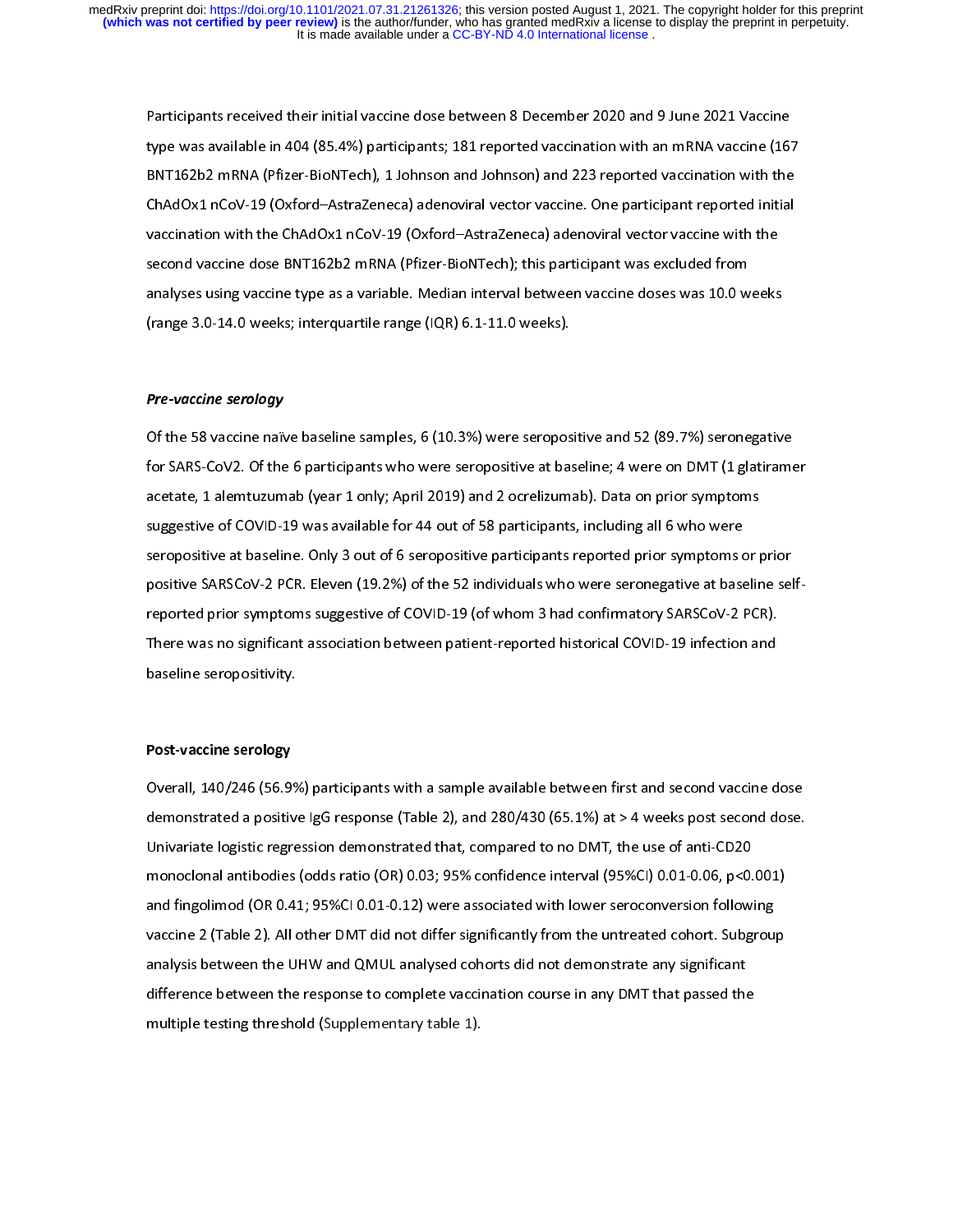One-way ANOVA to examine the effect of DMT on antibody titre was limited by ceiling effects in the<br>UHW cohort and small numbers in treatment groups when restricting to the QMUL cohort. Using tertiles defined by antibody titres in the untreated cohort, Kruskal-Wallis equality of populations rank test demonstrated a significant difference between populations in IgG titre tertile between DMT (Figure 1). This persisted regardless of whether both seropositive and seronegative samples were included in the analysis (Figure 1a,  $p=0.0001$ ), or if the analysis was restricted to only the seropositive cohort (Figure 1b, p=0.0022). seropositive cohort (Figure 1b, p=0.0022).

 $\overline{1}$ Neither time since last anti-CD20 treatment nor total time on anti-CD20 DMT predicted (binary) power in this analysis. 5/72 people treated with anti-CD20 therapies within the past 5 months mounted a response following the second vaccine dose, compared to 5/9 people treated  $> = 7$ months ago (p=0.037, Fishers exact test). Linear regression across tertiles, excluding a single outlier, was performed in the anti-CD20 cohort. In this analysis, both time from last treatment administration to initial vaccination (Figure 2a,  $p=0.033$ ) and total time on treatment (Figure 2b, p=0.025) demonstrated a significant relationship with serological response to vaccination. p=0.025) demonstrated a significant relationship with serological response to vaccination.

 $\overline{1}$ DMT type was then dichotomised into anti-CD20 monoclonal antibody (ocrelizumab, rituximab and dimethyl fumarate, cladribine, glatiramer acetate, interferon beta, and teriflunomide; these DMT all demonstrated a statistically similar serological response to vaccination. Samples from fingolimod treated individuals were excluded from this analysis. In order to develop a multivariate regression model, a stepwise multivariate regression model was developed. Factors retained in the final, best performing model were vaccine type and treatment (anti-CD20 vs others). Whilst time between administration of second vaccine dose and age showed significance on initial testing, they did not pass the threshold for multiple testing on Bonferroni correction (p=0.005) (Table 3). Overall IgG levels were not included in this analysis as only 4/473 participants had levels below the lower limit of normal. Finally, the impact of vaccine type on SARS-CoV2-IgG titre was examined across DMT groups (anti-CD20 vs others). There was no difference between serological response to vaccination according to vaccine type in those who had received anti-CD20 monoclonal antibodies (Figure 3a, p=0.39). However, in the control group, those who were vaccinated with the BNT162b2 mRNA (Pfizer-BioNTech) vaccine had a significantly greater IgG response to vaccination than those vaccination with the ChAdOx1 nCoV-19 (Oxford-AstraZeneca) vaccine (Figure 3b, p<0.0001). vaccination with the ChAdOx1 nCoV-19 ( $\frac{1}{2}$  nCoV-19 (Figure 3b, p. 0.0001).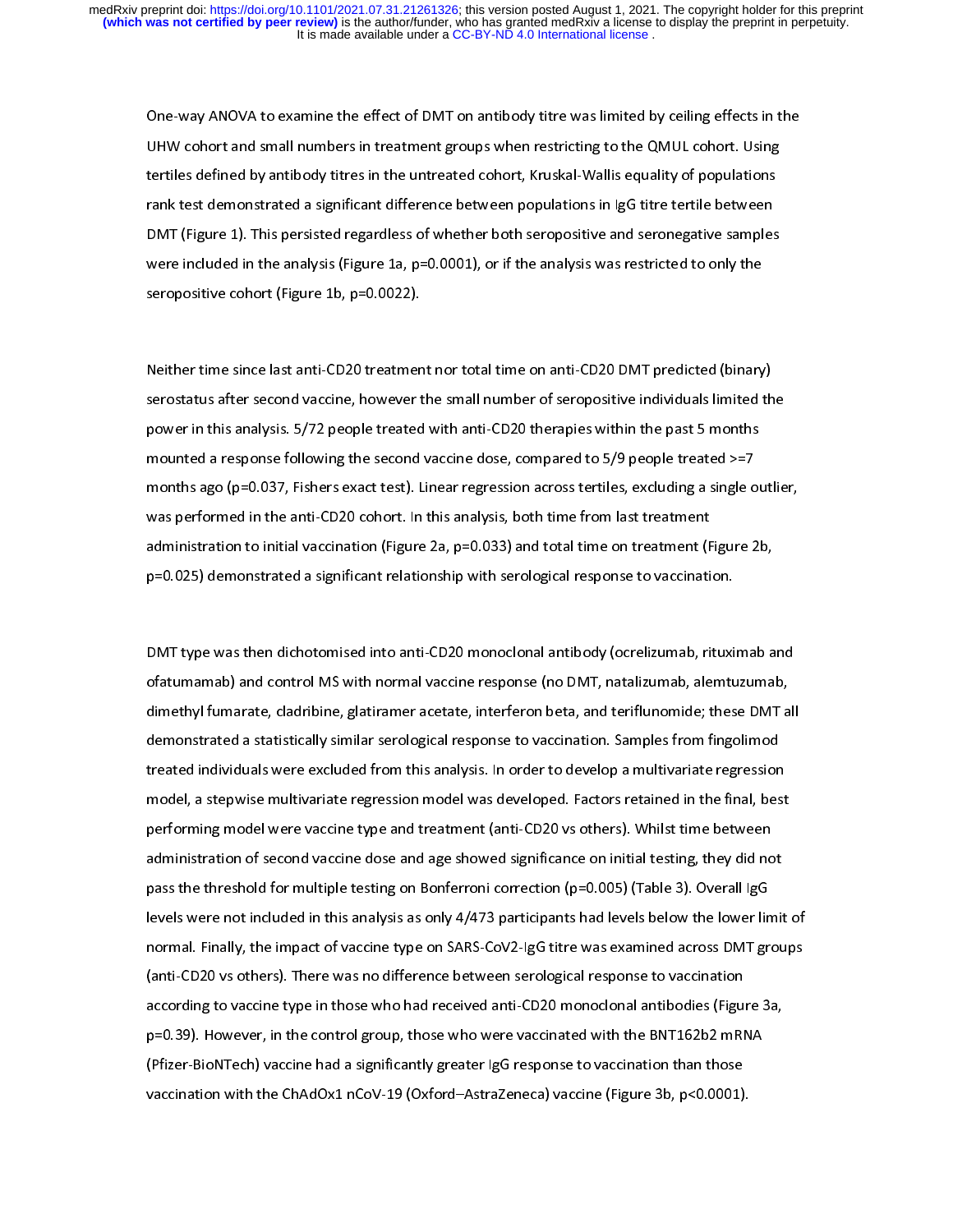# ֚֬<br>֧<u>׀</u> **Discussion**

The COVID-19 pandemic may transition to endemic and is likely to continue for many years to come,<br>but the rapid development of vaccines offers hope for a reduction in illness severity and viral transmission, with consequent lifting of restrictions. This study answers some of the questions that have arisen around vaccine efficacy in pwMS taking immunomodulatory drugs. With a cohort of almost 500 patients, we have demonstrated that both DMT types and vaccine type affect the humoral immune response to COVID-19 vaccination. However, certain DMTs, including some with high MS treatment efficacy, appear to have no effect on the response to COVID-19 vaccination. The attenuated vaccine response observed in people on certain DMTs prompts the need to provide advice for ongoing infection prevention as the population spread of COVID-19 continues. More data is needed on whether booster vaccination improves the chance of seroconversion in people with an attenuated humoral immune response, as well as the relative importance and meaning of both humoral and T cell immunity in terms of symptomatic and severe infection. humoral and T cell immunity in terms of symptomatic and severe infection.

 $\overline{1}$ These results align with a previous, smaller study [9], showing attenuated response to the BNT162b2<br>mRNA (Pfizer-BioNTech) vaccine in pwMS receiving ocrelizumab and fingolimod. The number of patients in our cohort allows us to interpret results with more certainty, examine the impact of dosing time, and importantly understand the impact of vaccine type. Anti-CD20 monoclonal antibodies were the DMTs most strongly associated with lack of seroconversion following COVID-19 vaccination. Their high efficacy and relatively favourable safety profile has offered a welcome addition to the MS DMT landscape; however, once ocrelizumab is commenced, rapid and profound B-cell depletion occurs, with few people repopulating B-cells prior to their 6 month interval infusion [10] [11]. These drugs have been shown to be associated with attenuated humoral response to other vaccinations [2], both in terms of recall and neo antigens. This presents an opportunity to test people on certain DMTs for evidence of secondary antibody deficiency both by routinely measuring Ig classes, but also by measuring functional immunity to vaccines for which normative reference ranges exist e.g. pneumococcus and haemophilus [12] ranges exist e.g. pneumococcus and haemophilus.[12]

 $\overline{a}$ We also found that fingolimod, a sphingosine-1-phospohate (S1P) receptor modulator, is associated<br>with substantially attenuated humoral response to COVID-19 vaccination. This does not reflect the moderately attenuated vaccine responses seen in clinical trials [13], but has been previously demonstrated in smaller real-world studies of COVID-19 vaccine response [9]. Given the substantial MS rebound/reactivation associated with fingolimod cessation [14], medication withdrawal to  $M$  reported with final to associated with fingle with  $(14)$ , medication with definition  $\mathcal{L}_1$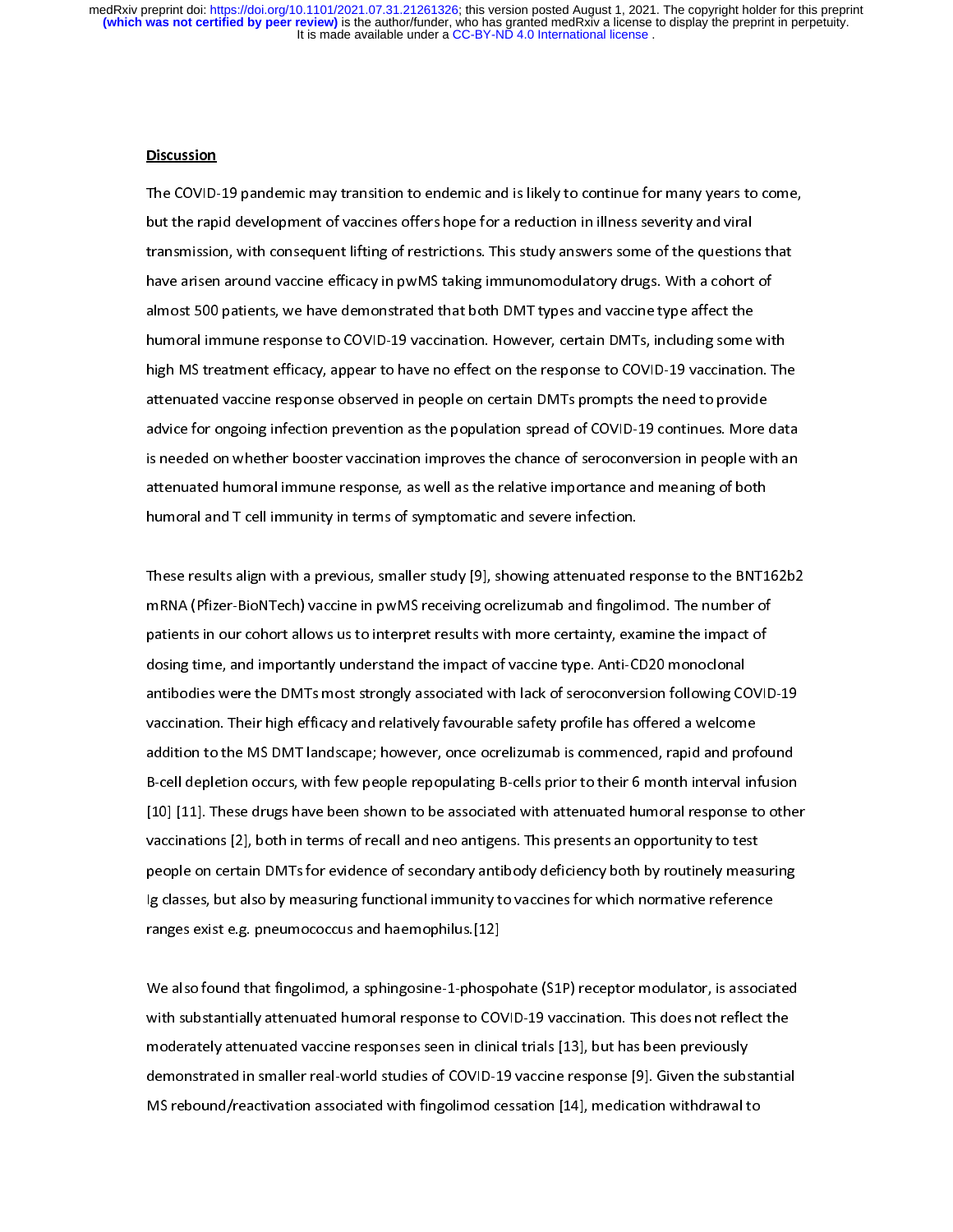facilitate successful vaccination is not feasible or ethical without a managed treatment switch to an<br>alternative DMT. This strategy carries additional complexities including the potential for carryover DMT-associated risk e.g. lymphopenia, risk of breakthrough MS disease activity during a switch and uncertainties over how to manage a switch back if appropriate. It seems likely that the attenuated vaccine response seen with fingolimod is a class effect that will be seen in other S1P products including siponimod and ponesimod; however the different half-lives of these different medications may impact on this, meaning that drug-specific studies are needed. may impact on this, meaning that drug-specific studies are needed.

 $\overline{a}$ Our data offers the opportunity to tailor advice for pwMS who are at risk of attenuated humoral<br>response to vaccination. Our study suggested that delaying commencement of fingolimod or anti-CD20 DMT should be considered in new starters, to allow time for vaccination. Our data did not demonstrate a relationship between delaying established anti-CD20 infusions and improving seroconversion but this analysis is likely to have been underpowered. We did demonstrate a modest (but significant) impact of delaying established anti-CD20 infusions on COVID-19 antibody titre, raising questions over whether substantially extended dosing intervals to allow B-cell recovery might enhance vaccine response. The proportion of individuals who seroconverted increased between vaccine 1 and 2, in keeping with studies in the healthy control population  $[15]$ , supports the use of booster vaccination, particularly in those who may have had an attenuated response to initial vaccination. However, further study is required to determine whether booster vaccination induces humoral immunity in all those who failed to mount a humoral response to the first course. It is not yet routine to test anti-SARS-CoV2 antibodies in clinical practice, but knowledge of seronegative status in pwMS may allow more vigilant infection control precautions e.g. continuing to socially distance and ensuring that household contacts are vaccinated, and may also allow individualised treatment of COVID-19 should they become infected e.g. monoclonal antibodies to SARS-CoV2 have been shown to benefit those who are seronegative [16] been shown to be those who are seronegative.<br>[16] the series who are served who are served who are served with the series who are served with the series wh

 $\overline{a}$ Our overall finding of a differential humoral response according to vaccine type replicates data in<br>healthy control cohorts [17]. However, we did not replicate this finding in people on anti-CD20 DMT, providing no rationale for recommending one vaccine type over another in those at particular risk of attenuated response. This is deserving of further study given potential limitations of power to address this question. Current evidence suggests that heterologous vaccine regimens may elicit stronger antibody and T-cell responses [18,19]. The effect of age on vaccine response in this cohort is in line with data from the general population [15], and may be entirely due to age-related is in line with data from the general population  $\mathcal{I}$ , and may be entirely due to age-related to age-related to age-relation  $\mathcal{I}$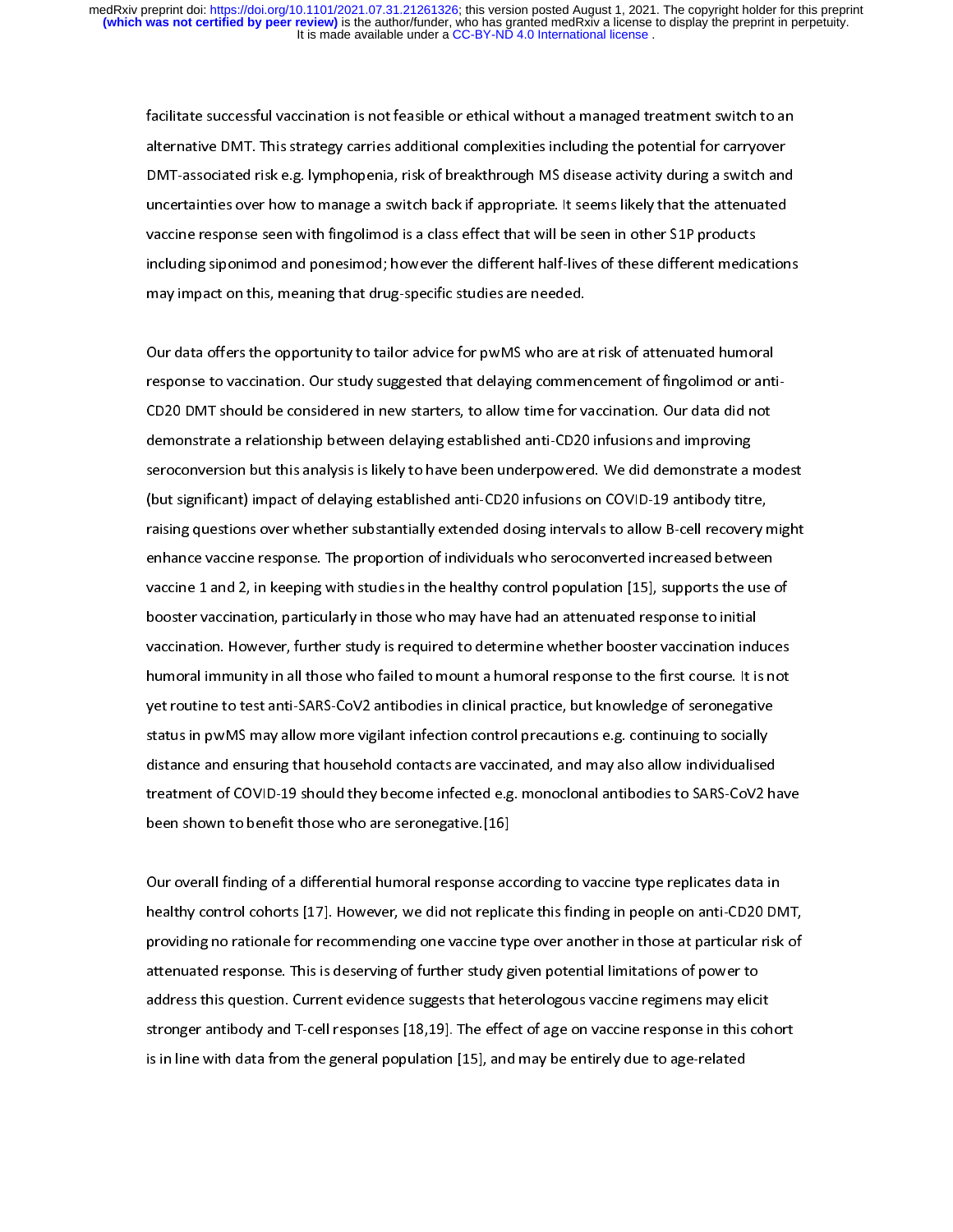immunosenescence [17], or there may be an additional impact from collider bias related to age,<br>disability progression and DMT choice. disability progression and DMT choice.

 $\overline{1}$ This study made use of dried blood spot sampling, reducing the need for potentially vulnerable<br>people to attend healthcare facilities during the pandemic as well as reduced costs for phlebotomist time and equipment. Dried blood spot sampling has been used since the 1960s for neonatal screening for inborn errors of metabolism [20], and has demonstrated utility across a number of medical uses [21]. Their use as a tool for serological screening of IgG levels is particularly well established [22], and the utility has been highlighted during the COVID-19 pandemic [23]. Whilst extensive work was undertaken to develop and validate the assays used in this study, the lack of gold standard for RBD assay development was a potential limitation; since a true negative result was defined based on historical samples. In order to increase the power for this study, samples were analysed in two laboratories and data pooled. The assay used in the UHW laboratory was subject to significant ceiling effects, with around a third of untreated patients having samples with an IgG titre at or above ceiling. While subgroup analysis demonstrated similar seroconversion between the two assays, and the use of tertiles avoided ceiling effects and pooling two non-linear scales, this represents a potential limitation of the study. represents a potential limitation of the study.

 $\overline{a}$ A further caveat is that while all DMT exposures were part of monotherapy regimens, some people<br>with MS had been exposed sequentially to several therapies. Given the large number of DMTs, we were not powered to explore the effect of sequential therapies, so it cannot be wholly excluded. were not powered to explore the effect of sequential the effect of sequential therapies, so it can not be wholly excluded.

|<br>| Pre-vaccine samples were only available for 58/473 participants in this study, of whom 10% had<br>evidence of prior infection. It is likely that at least a similar proportion of all participants already had anti-SARS-CoV-2 antibodies at baseline. There is evidence of an association between the presence of antibodies to SARS-CoV-2 at the time of vaccination and a greater subsequent immune response to the COVID-19 vaccine. [24] Given the lack of association between prior reported COVID-19 symptoms and baseline seropositivity in this cohort, we did not feel confident to use this as a marker of prior infection to explore enhanced vaccine response. infection to explore enhanced vaccine response.

 $\ddot{\phantom{0}}$ SARS-CoV-2 is a strongly immunogenic virus that can induce antigen-specific antibody production in COVID-19 vaccines have not yet been fully established. Antibody responses to COVID-19 vaccination appear to be protective [26]. Specifically, anti-SARS-Cov-2-RBD IgG levels appear to correlate with appear to be protective [26]. Specifically, and  $\sigma$  and  $\sigma$  are  $\sigma$  covered appear to contain with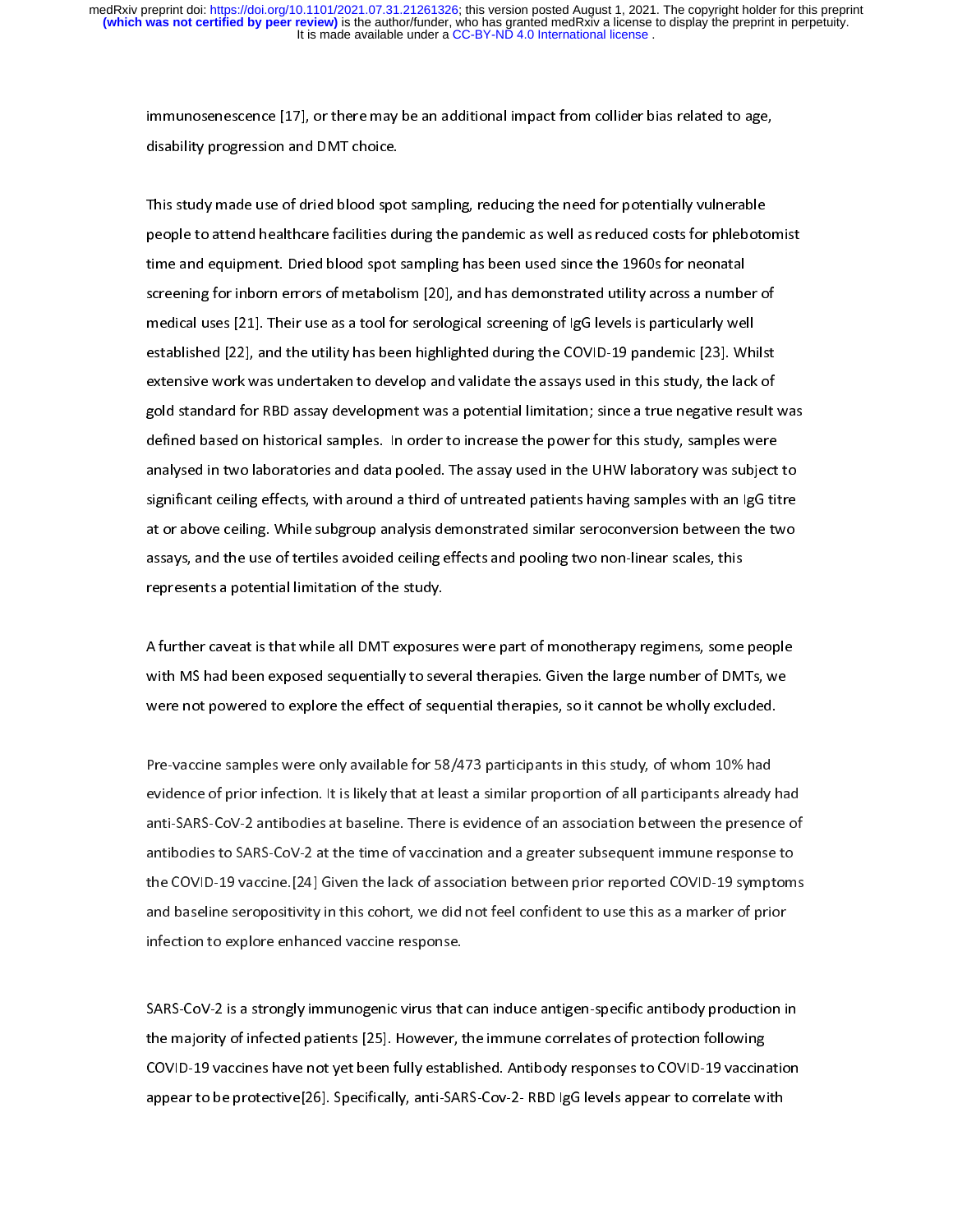virus neutralization titres [27-29]. Durable antibody responses following COVID-19 infection have<br>been shown to be associated with more rapid recovery from infection [30]. In animal models, neutralizing antibody (NAb) levels following vaccination using the spike antigen correlate with protection against SARS-CoV-2 [31-32], and antibody dependent functional immunity (e.g. antibodydependent monocyte phagocytosis) is enhanced by a COVID-19 vaccine [33]. Although NAbs are frequently considered a key component of the immune response after viral infection, anti-viral T cell mediated immunity is also central to viral clearance [34]. SARS-CoV-2-specific CD4<sup>+</sup> and CD8<sup>+</sup> T cells mediated immunity is also central to viral clearance [34]. SARS-CoV-2-specific CD4 -and CD8 - I cells<br>have been associated with milder disease in acute and convalescent individuals [35]. Whilst we did not measure T-cell responses to the COVID-19 vaccine in this cohort, the strength of RBD-specific CD4+ T cell responses (but not CD8+ T cell) to COVID-19 infection or vaccination have been shown to correlate positively with RBD-binding IgG antibody titres[27,36]. Ongoing/future work on durability and levels required to protect from severe disease is needed in this and other cohorts. and levels required to protect from severe disease is needed in this and other cohorts.

 $\overline{1}$ In conclusion, this study demonstrates the impact of DMT type, vaccine type and age on vaccine<br>response. It provides high quality evidence to support advice for people with MS, and indicates routes for future study, including the need for clinical trials to guide advice around balancing risks and potential benefits of suspending or delaying treatment. and potential benefits of suspending or delaying treatment.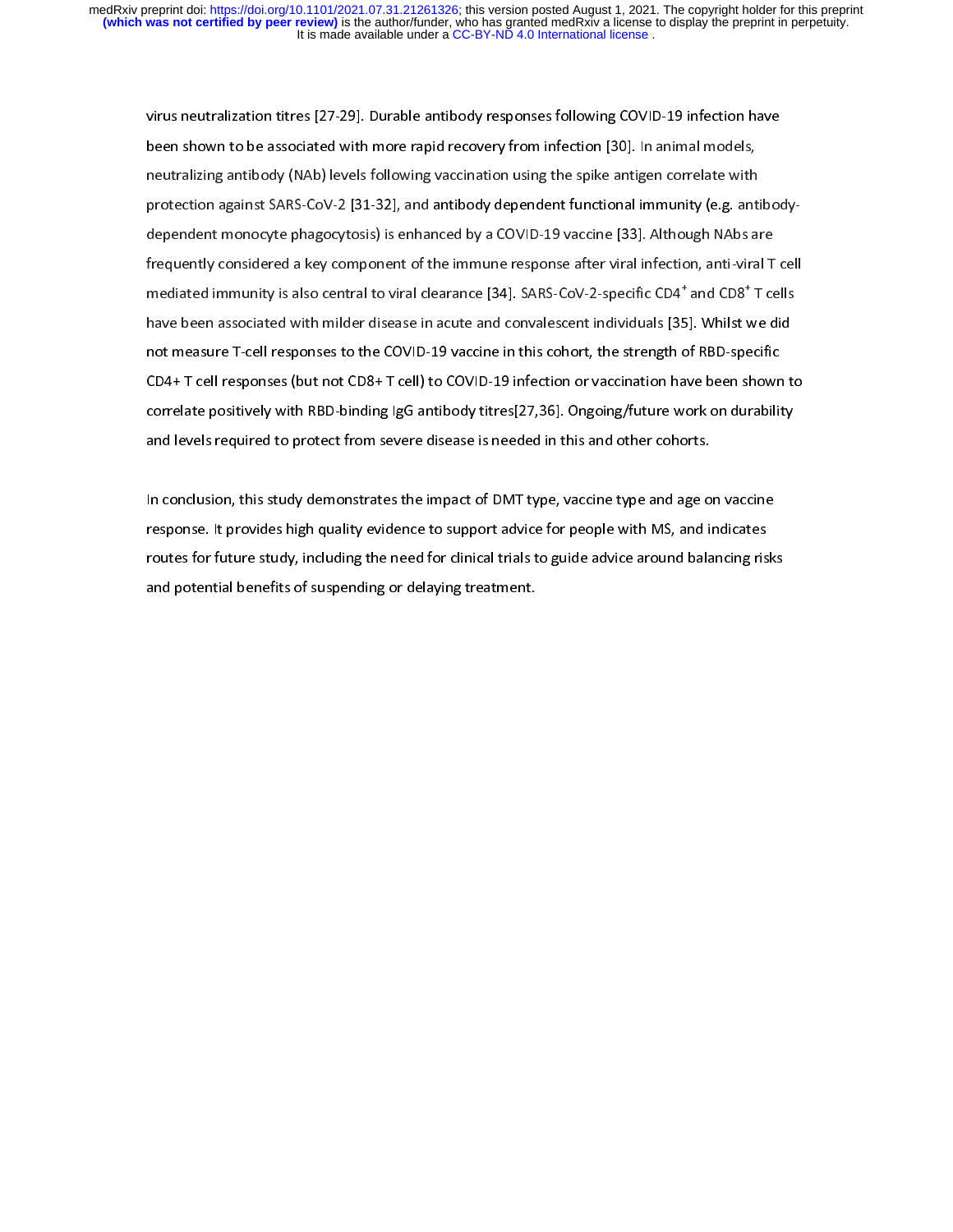### Table and Figure legends

Table 1: Clinical and demographic features of the study population<br>Table 2: Vaccine response according to DMT

Table 2: Vaccine response according to DMT<br>Table 3: Factors predicting serostatus followi Table 3: Factors predicting serostatus following vaccine dose 2 in best performing model

|<br>| Figure 1: Quantitative vaccine response following complete vaccine course by DMT<br>(a) All samples (b) Seropositive samples only

Figure 2: Scatter plot demonstrating relationship between (a) time from last treatment administration to first vaccine dose, and (b) total time on treatment and tertile of IgG response to  $\mathcal{A}$  and (b) to first vaccination to first vaccine on treatment and terminister of IgG response to IgG response to IgG response to IgG response to IgG response to IgG response to IgG response to IgG response to IgG re

vaccination<br>**Figure 3:** Quantitative response to vaccination in (a) those who had received anti-CD20 monoclonal antibodies, and (b) other DMT (fingolimod excluded) and  $\mathcal{A}$  other DMT (fingolimod excluded)

#### Acknowledgements:

The authors would like to acknowledge the help of Swee Vickie Nixon, Ray Wynford-Thomas, Marija<br>Cauchi, Catherine McConnell and Cynthia Butcher in the running of the study. Cauchi, Catherine McConnell and Cynthia Butcher in the running of the study.

<u>Author contributions</u><br>ECT, RD, SJ, NPR, GG, KS, DB, MW, NV and SM were involved in conception, design and interpretation of the study. NV, VA, ANA, RC, NE, KG, LG, KEH, AH, GI, MJ, ASK, SJM, SNS, JS and JS were all involved in acquisition and analysis of data. ECT, RD, SJ and NPR contributed to drafting a significant portion of the manuscript or figures. Statistical analysis was performed by JB. significant portion of the manuscript or figures. Statistical analysis was performed by JB.

# l

**Funding**<br>UHW: Support for equipment and consumables was provided by Cardiff and Vale UHB and Cardiff University. Kantaro Biosciences, LLC, kindly provided quantitative COVID-19 serologic test kits to measure antibody levels for participants in this study. Salary for Samantha Loveless was partly provided by the BRAIN Unit Infrastructure Award (Grant no: UA05). The BRAIN Unit is funded by Welsh Government through Health and Care Research Wales Welsh Government through Health and Care Research Wales

 $\overline{\phantom{a}}$ QMUL: Work performed as part of this study at QMUL is funded by Merck Serono Ltd., Feltham, UK, an affiliate of Merck Katalonal support from the MS community via community. Assay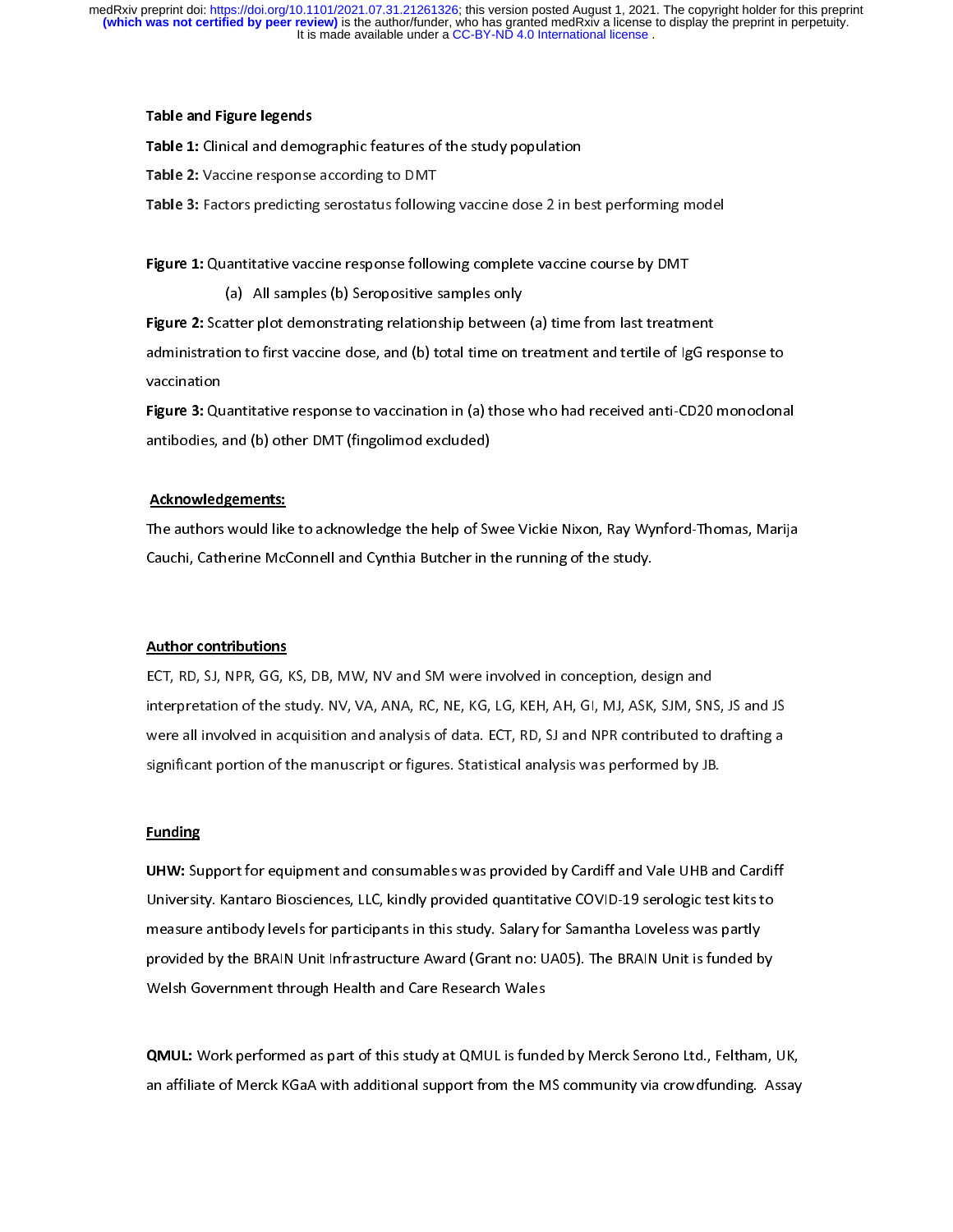development was funded by Barts Charity. This work was performed with the PNU, which is which is which is which is which is which is which is which is which is which is which is which is which is which is which is which is funded by Barts Charity.

# .<br>| Potential Conflicts of Interest

ECT has received speaker fees, consultancy fees or travel expenses to attend educational meetings<br>from Merck, Biogen, Roche and Novartis.

NV, ANA, RC, MJ, JB, SNS, KG, BD, SL, AH, LG, GI, VA, KB, JS and MU have no conflicts of interest. AK has trademarked GloBody and filed patents for potential commercial development related to the AK has trademarked GloBody and filed patents for potential commercial development related to the GloBody technology<br>KS has received speaker honoraria from Novartis, Biogen, Teva, Merck KG Aa, Sanofi-Genzyme, and

Roche; sat on advisory boards for Novartis, Merck KG Aa, and Roche. He has received grant support Roche, sat on advisory boards for Novartis, Merck KG, and Roche. He has received grant support<br>from Biogen and Merck. from Biogen and Merck.<br>GG has received speaker honoraria from AbbVie, Actelion, Biogen, Celgene, Sanofi-Genzyme,

Genentech, Merck-Serono, Novartis, Roche and Teva; sat on advisory boards for AbbVie, Actelion, Biogen, Celgene, Sanofi-Genzyme, Genentech, GlaxoSmithKline, Merck-Serono, Novartis, Roche and Teva; and received research support from Sanofi-Genzyme, Takeda, and Merck

SJ has received support for conferences, speaker, advisory boards, trials, Data and Safety Monitoring Boards, and projects with CSL Behring, Takeda, Swedish Orphan Biovitrum, Biotest, Binding Site, Grifols, BPL, Octapharma, LFB, Pharming, GSK, Weatherden, Zarodex, Sanofi, and UCB Pharma. None of these conflicts relate to the current work.

RD has received speaker honoraria from Biogen Idec, Teva, Merck, Neurology Academy and Sanofi Genzyme; sat on advisory boards for Roche, Merck and Biogen; and received research support from Genzyme; sat on advisory boards for Rocky merchanisms and Biogen; and received received received research support from Biogen, Merck and Celgene.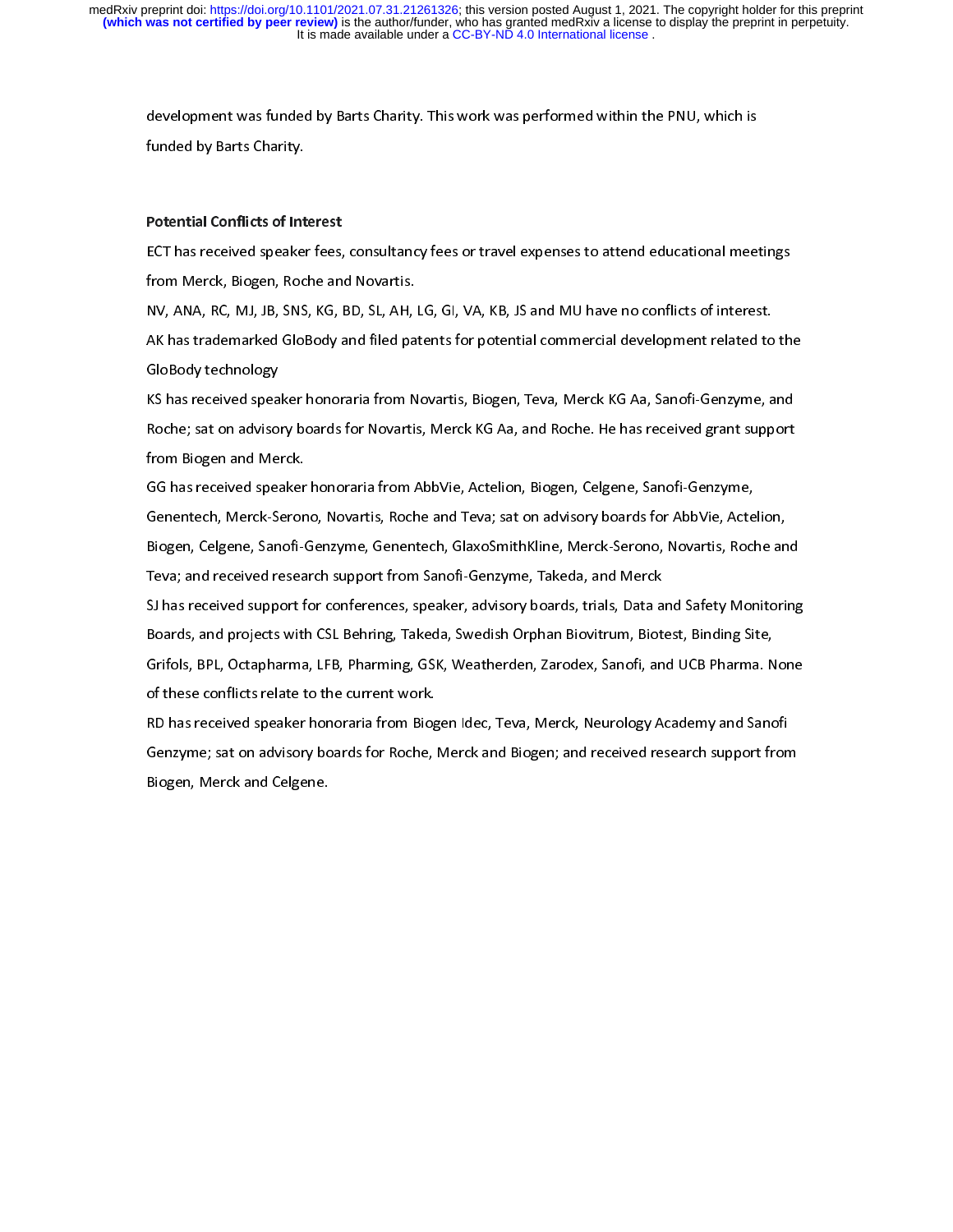Supplementary table 1: Samples grouped by site of analysis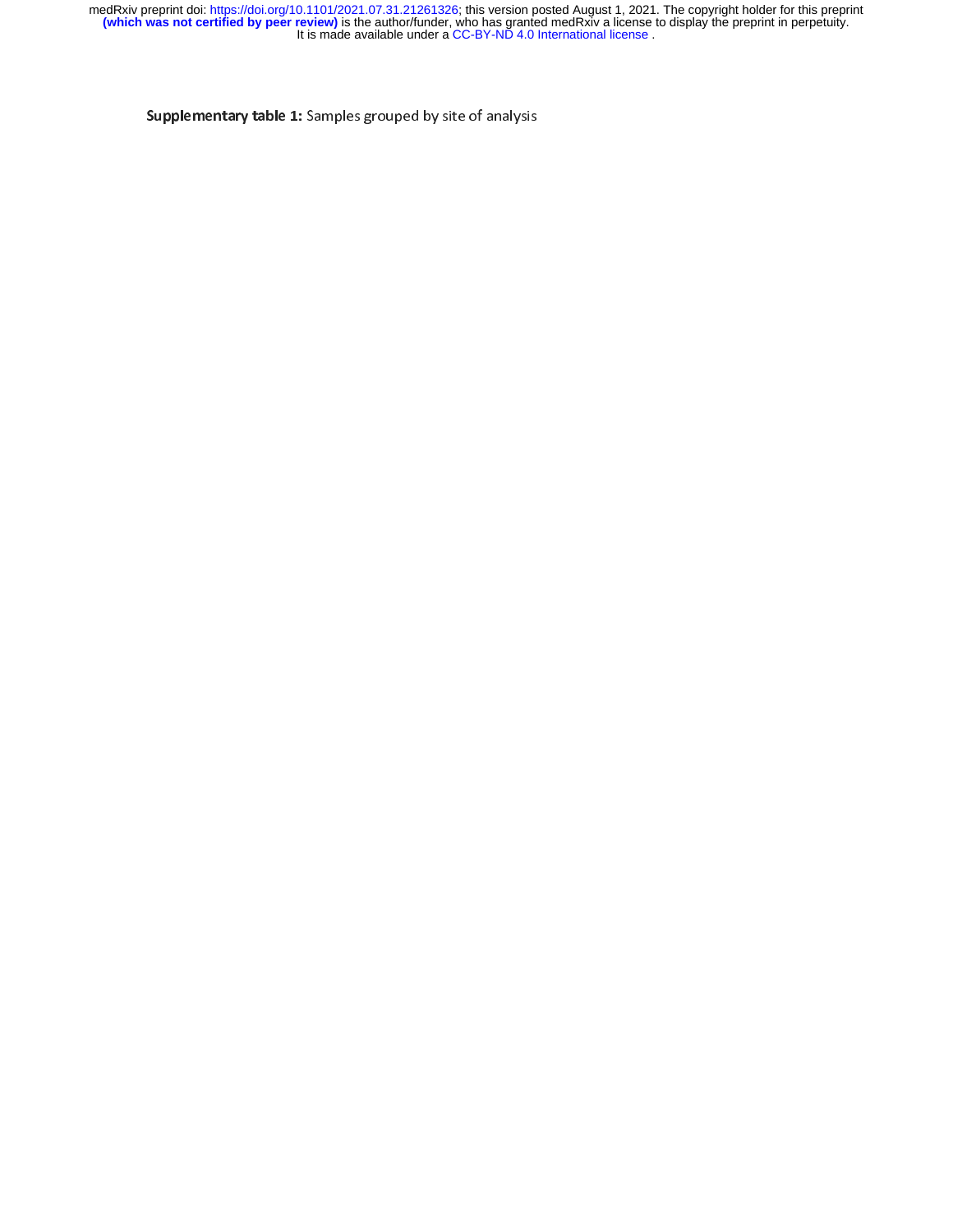### References

- Sormani MP, Salvetti M, Labauge P, Schiavetti I, Zephir H, Carmisciano L, et al. DMTs and Covid- $1 -$ 19 severity in MS: a pooled analysis from Italy and France. Ann Clin Transl Neurol. 2021. 19 severity in MS: a poole analysis from Italy and France. Ann Clin Transl Neurol. 2021.<br>doi:10.1002/acn3.51408 doi:10.1002/acn3.51408<br>Bar-Or A, Calkwood JC, Chognot C, Evershed J, Fox EJ, Herman A, et al. Effect of ocrelizumab on
- 2. Bar-Or A, Calkwood JC, Chognot C, Evershed J, Fox EJ, Herman A, et al. Effect of ocrelizumab o<br>vaccine responses in patients with multiple sclerosis: The VELOCE study. Neurology. 2020;95:  $v = 2008$ . e1999–e2008.<br>Boulton C, Meiser K, David OJ, Schmouder R. Pharmacodynamic effects of steady-state
- $3<sub>1</sub>$ fingolimod on antibody response in healthy volunteers: a 4-week, randomized, placebocontrolled, parallel-group, multiple-dose study. J Clin Pharmacol. 2012;52: 1879-1890.
- Department of Health and Social Care. Most vulnerable could be offered booster COVID-19 4. Department of Health and Social Care. Most vulnerable could be offered booster COVID-19 https://www.gov.uk/government/news/most-vulnerable-could-be-offered-booster-covid-19vaccines-from-september
- Wajnberg A, Amanat F, Firpo A, Altman DR, Bailey MJ, Mansour M, et al. Robust neutralizing 5. Wajnberg A, Amanat F, Firpo A, Altman DR, Bailey MJ, Mansour M, et al. Robust neutra<br>antibodies to SARS-CoV-2 infection persist for months. Science. 2020;370: 1227–1230.
- Amanat F, Stadlbauer D, Strohmeier S, Nguyen THO, Chromikova V, McMahon M, et al. A 6. Amanat F, Stadlbauer D, Strohmeier S, Nguyen THO, Chromikova V, McMahon M, et al. A  $s<sup>2</sup>$ serological assay to detect SARS-Cove $2$ seroconversion in humans. Natural assay to detect  $\frac{1}{2}$ 1036.<br>Moat SJ, Zelek WM, Carne E, Ponsford MJ, Bramhall K, Jones S, et al. Development of a high-
- $7<sup>7</sup>$ throughput SARS-CoV-2 antibody testing pathway using dried blood spot specimens. Ann Clin Biochem. 2021;58: 123-131.
- Saxena GK, Theocharopoulos I, Aziz NT, Jones M, Gnanapavan S, Giovannoni G, et al. GloBody 8. Saxena GK, Theocharopoulos I, Aziz NT, Jones M, Gnanapavan S, Giovannoni G, et al. GloBo<br>Technology: Detecting Anti-Drug Antibody against VH/VL domains. Sci Rep. 2020;10: 1860.
- Achiron A, Mandel M, Dreyer-Alster S, Harari G, Magalashvili D, Sonis P, et al. Humoral immune 9. Achiron A, Mandel M, Dreyer-Alster S, Harari G, Magalashvili D, Sonis P, et al. Humoral immune 9.<br>-response to COVID-19 mRNA vaccine in patients with multiple sclerosis treated with high efficacy disease-modifying therapies. Ther Adv Neurol Disord. 2021;14: 17562864211012835.
- 10. van Lierop ZY, Toorop AA, van Ballegoij WJ, Olde Dubbelink TB, Strijbis EM, de Jong BA, et al. Personalized B-cell tailored dosing of ocrelizumab in patients with multiple sclerosis during the Personalized B-cell tailored dosing of ocrelizumab in patients with multiple sclerosis during the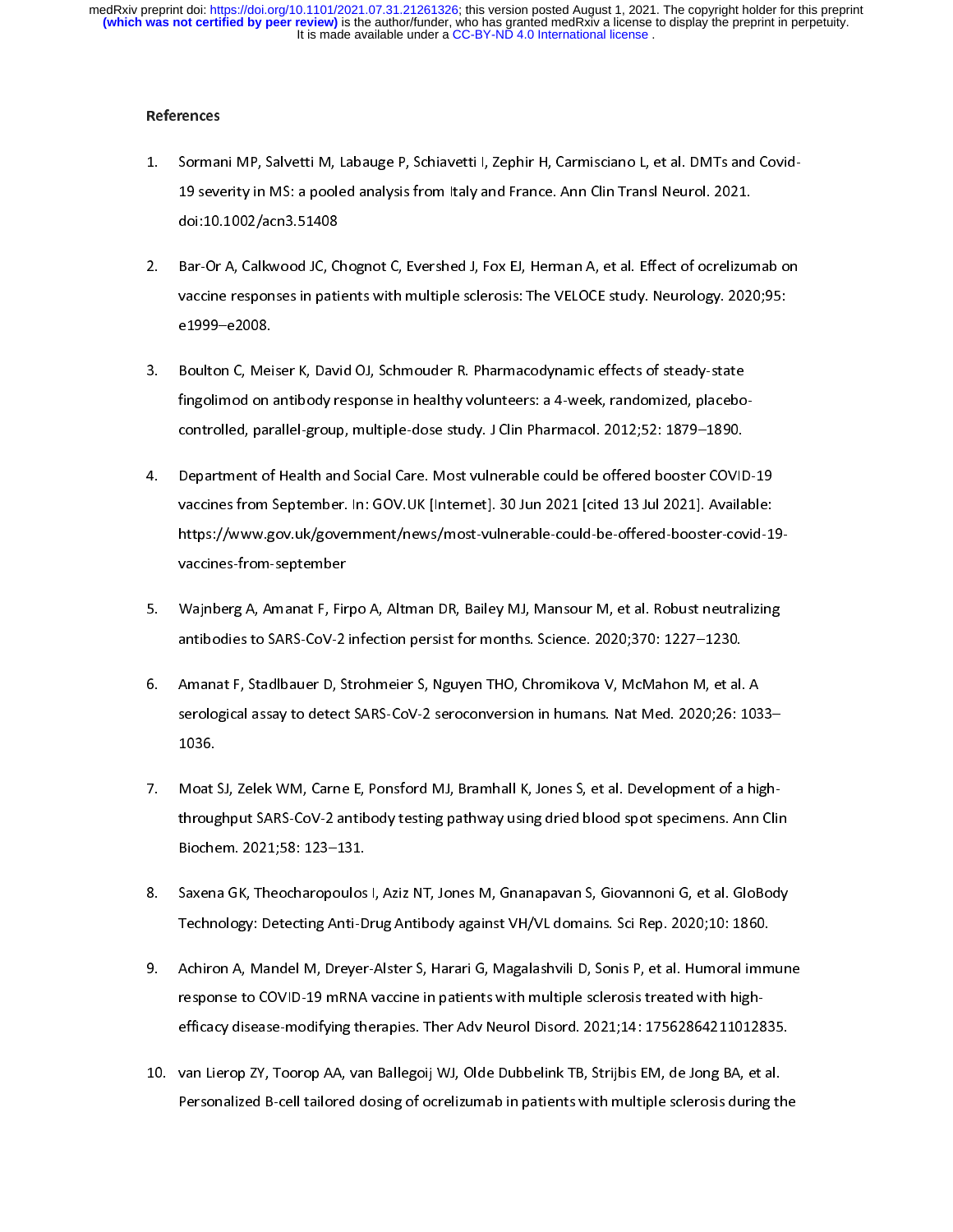- COVID-19 pandemic. Mult Scler. 2021; 13524585211028833.<br>11. Baker D, Roberts CAK, Pryce G, Kang AS, Marta M, Reyes S, et al. COVID-19 vaccine-readiness for anti-CD20-depleting therapy in autoimmune diseases. Clin Exp Immunol. 2020;202: 149for anti-CD20-depleting therapy in autoimmune diseases. Clin Exp Immunol. 2020;202: 149– 161.<br>12. Tallantyre EC, Robertson NP, Jolles S. Secondary antibody deficiency in neurology. Curr Opin
- Allergy Clin Immunol. 2018; 18: 481-488.
- 13. Kappos L, Mehling M, Arroyo R, Izquierdo G, Selmaj K, Curovic-Perisic V, et al. Randomized trial of vaccination in fingolimod-treated patients with multiple sclerosis. Neurology. 2015;84: 872of vaccination in fingolimod-treated patients with multiple sclerosis. Neurology. 2015;84: 872– 879.<br>14. Barry B, Erwin AA, Stevens J, Tornatore C. Fingolimod Rebound: A Review of the Clinical
- Experience and Management Considerations. Neurol Ther. 2019;8: 241-250.
- 15. Wei J, Stoesser N, Matthews PC, Ayoubkhani D, Studley R, Bell I, et al. Antibody responses to SARS-CoV-2 vaccines in 45,965 adults from the general population of the United Kingdom. Nature Microbiology. 2021; 1-10.
- 16. Group RC, RECOVERY Collaborative Group, Horby PW, Mafham M, Peto L, Campbell M, et al. Casirivimab and imdevimab in patients admitted to hospital with COVID-19 (RECOVERY): a randomised, controlled, open-label, platform trial. doi:10.1101/2021.06.15.21258542
- 17. Shrotri M, Navaratnam AMD, Nguyen V, Byrne T, Geismar C, Fragaszy E, et al. Spike-antibody waning after second dose of BNT162b2 or ChAdOx1. Lancet. 2021. doi:10.1016/S0140- $\frac{6}{5}$ 6736(21)01642-1. Lancet. 2021. Lancet. 2021. Lancet. 2021. Doi:101642-1. 6736(21)01642-1<br>18. Hillus D, Schwarz T, Tober-Lau P, Hastor H, Thibeault C, Kasper S, et al. Safety, reactogenicity,
- and immunogenicity of homologous and heterologous prime-boost immunisation with ChAdOx1-nCoV19 and BNT162b2: a prospective cohort study. medRxiv. 2021; 2021.05.19.21257334.
- 19. Barros-Martins J, Hammerschmidt SI, Cossmann A, Odak I, Stankov MV, Ramos GM, et al. Humoral and cellular immune response against SARS-CoV-2 variants following heterologous and homologous ChAdOx1 nCoV-19/BNT162b2 vaccination. medRxiv. 2021; 2021.06.01.21258172.
- 20. Moat SJ, George RS, Carling RS. Use of Dried Blood Spot Specimens to Monitor Patients with Inherited Metabolic Disorders. Screening. 2020;6: 26. Inherited Metabolic Disorders. Screening. 2020;6: 26.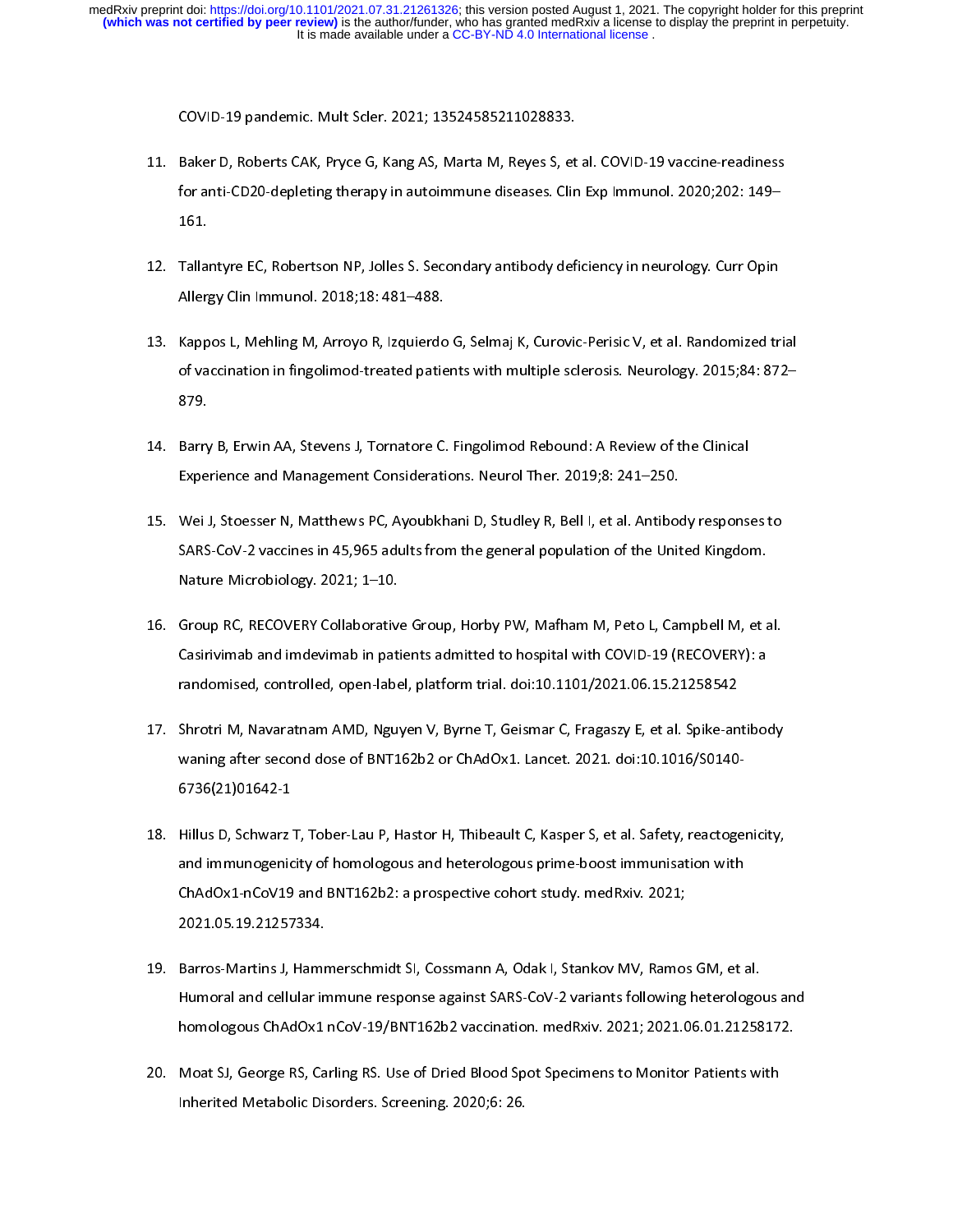- 21. Freeman JD, Rosman LM, Ratcliff JD, Strickland PT, Graham DR, Silbergeld EK. State of the
- 22. Su X, Carlson BF, Wang X, Li X, Zhang Y, Montgomery JP, et al. Dried blood spots: An evaluation of utility in the field. J Infect Public Health. 2018;11: 373-376.
- 23. Roxhed N, Bendes A, Dale M, Mattsson C, Hanke L, Dodig-Crnković T, et al. Multianalyte serology in home-sampled blood enables an unbiased assessment of the immune response against SARS-CoV-2. Nat Commun. 2021;12: 3695.
- 24. Prendecki M, Clarke C, Brown J, Cox A, Gleeson S, Guckian M, et al. Effect of previous SARS-CoV-2 infection on humoral and T-cell responses to single-dose BNT162b2 vaccine. Lancet. 2 infection on humoral and T-cell responses to single-doce BNT11212 vacanteers.<br>2021;397: 1178–1181. 2021;397: 1178–1181.<br>25. Deeks JJ, Dinnes J, Takwoingi Y, Davenport C, Spijker R, Taylor-Phillips S, et al. Antibody tests for
- identification of current and past infection with SARS-CoV-2. Cochrane Database of Systematic Reviews. 2020. doi:10.1002/14651858.cd013652
- 26. Khoury DS, Cromer D, Reynaldi A, Schlub TE, Wheatley AK, Juno JA, et al. Neutralizing antibody levels are highly predictive of immune protection from symptomatic SARS-CoV-2 infection. Nat  $\text{Med. } 2021; 27: 1205-1211.$ Med. 2021;27: 1205–1211.<br>27. Sahin U, Muik A, Derhovanessian E, Vogler I, Kranz LM, Vormehr M, et al. COVID-19 vaccine
- BNT162b1 elicits human antibody and TH1T cell responses. Nature. 2020;586: 594-599.
- 28. To KK-W, Tsang OT-Y, Leung W-S, Tam AR, Wu T-C, Lung DC, et al. Temporal profiles of viral load in posterior oropharyngeal saliva samples and serum antibody responses during infection by SARS-CoV-2: an observational cohort study. Lancet Infect Dis. 2020;20: 565-574.
- 29. Ramasamy MN, Minassian AM, Ewer KJ, Flaxman AL, Folegatti PM, Owens DR, et al. Safety and immunogenicity of ChAdOx1 nCoV-19 vaccine administered in a prime-boost regimen in young and old adults (COV002): a single-blind, randomised, controlled, phase 2/3 trial. Lancet. and old adults (COV002): a single-blind, randomised, controlled, phase 2/3 trial. Lancet.<br>2021;396: 1979–1993. 2021;396: 1979–1993.<br>30. Chen Y, Zuiani A, Fischinger S, Mullur J, Atyeo C, Travers M, et al. Quick COVID-19 Healers
- Sustain Anti-SARS-CoV-2 Antibody Production. Cell. 2020;183: 1496-1507.e16.
- 31. Mercado NB, Zahn R, Wegmann F, Loos C, Chandrashekar A, Yu J, et al. Single-shot Ad26 vaccine protects against SARS-CoV-2 in rhesus macaques. Nature. 2020;586: 583-588. protects against SARS-CoV-2 in rhesus macaques. Nature. 2020;586: 583–588.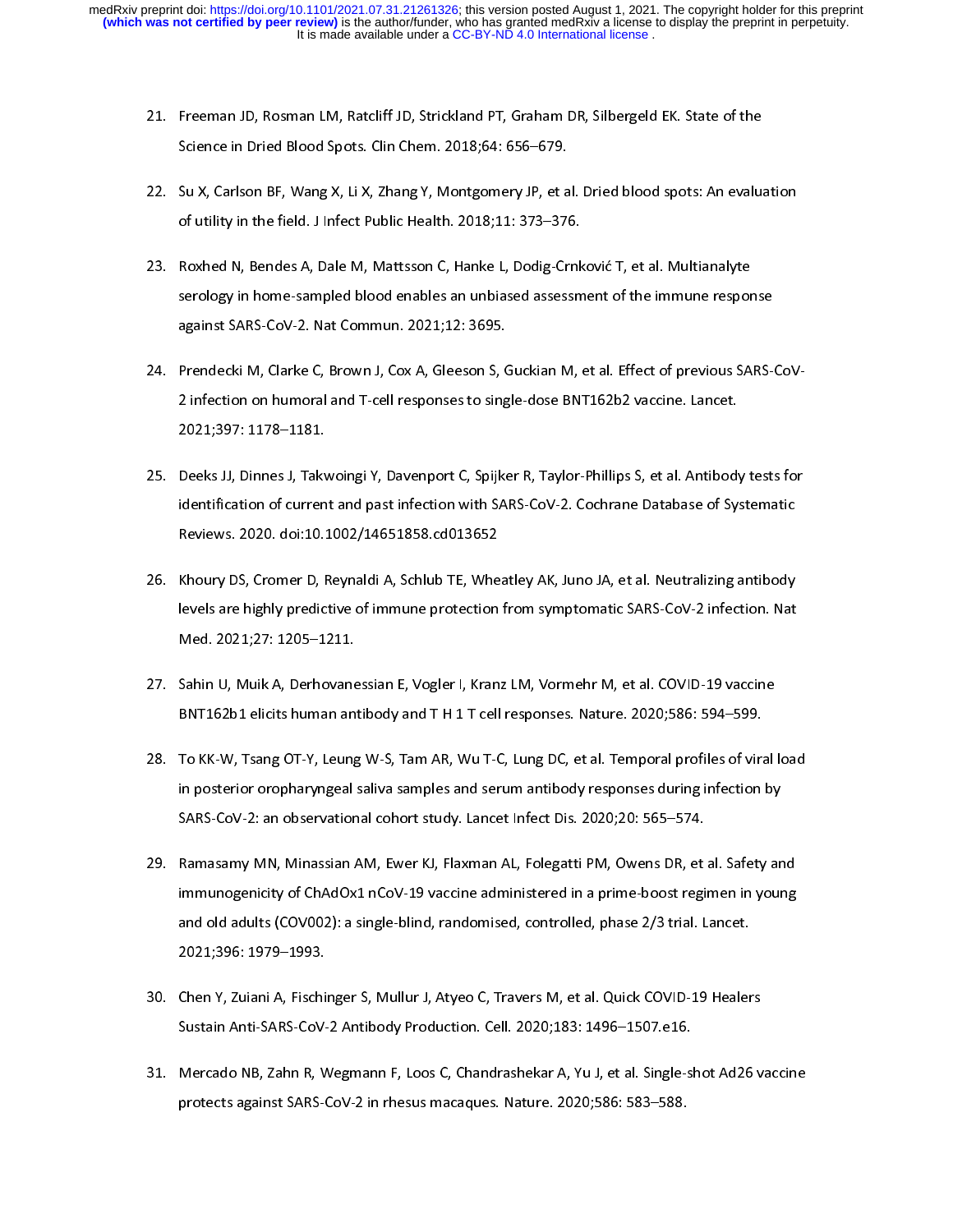- 32. Yu J, Tostanoski LH, Peter L, Mercado NB, McMahan K, Mahrokhian SH, et al. DNA vaccine
- 33. Barrett JR, Belij-Rammerstorfer S, Dold C, Ewer KJ, Folegatti PM, Gilbride C, et al. Phase 1/2 trial of SARS-CoV-2 vaccine ChAdOx1 nCoV-19 with a booster dose induces multifunctional antibody responses. Nat Med. 2021;27: 279-288.
- 34. Wyllie D, Jones HE, Mulchandani R, Trickey A, Taylor-Phillips S, Brooks T, et al. SARS-CoV-2 responsive T cell numbers and anti-Spike IgG levels are both associated with protection from COVID-19: A prospective cohort study in keyworkers. medRxiv. 2021; 2020.11.02.20222778.
- 35. Rydyznski Moderbacher C, Ramirez SI, Dan JM, Grifoni A, Hastie KM, Weiskopf D, et al. Antigen-Specific Adaptive Immunity to SARS-CoV-2 in Acute COVID-19 and Associations with Age and Disease Severity. Cell. 2020;183: 996-1012.e19.

Grifoni A, Weiskopf D, Ramirez SI, Mateus J, Dan JM, Moderbacher CR, et al. Targets of T Cell 36. Grifoni A, Weiskopf D, Ramirez SI, Mateus J, Dan JM, Moderbacher CR, et al. Targets of T Cell Cell. 2020;181: 1489-1501.e15. Cell. 2020;181: 1489–1501.<br>1489–1501.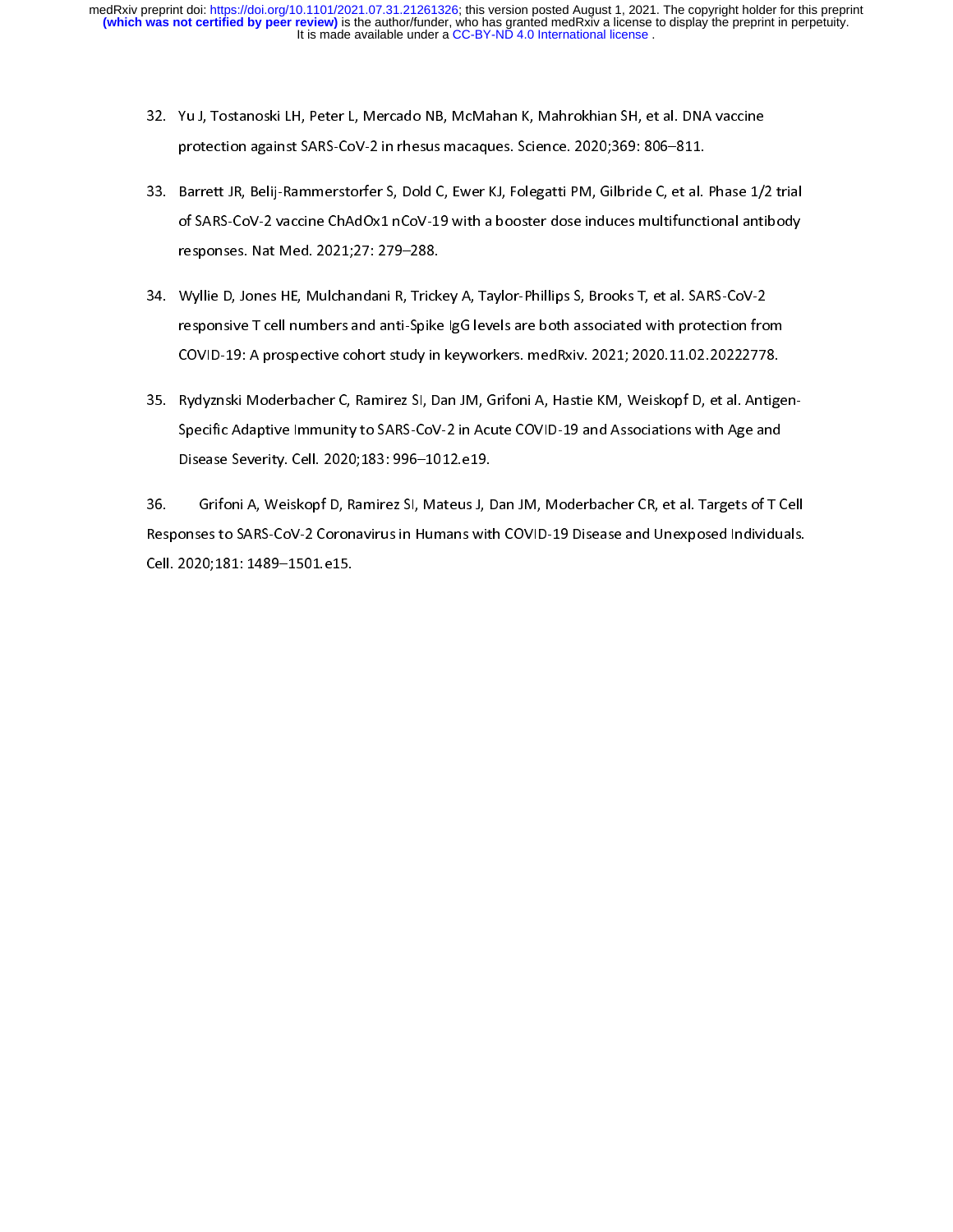|                                                                                                                                                                                                      | <b>Entire cohort</b><br>Sample timepoint                                                                                                          |                                                                                                                                                |                                                                                                                                                     |                                                                                                                                         |
|------------------------------------------------------------------------------------------------------------------------------------------------------------------------------------------------------|---------------------------------------------------------------------------------------------------------------------------------------------------|------------------------------------------------------------------------------------------------------------------------------------------------|-----------------------------------------------------------------------------------------------------------------------------------------------------|-----------------------------------------------------------------------------------------------------------------------------------------|
|                                                                                                                                                                                                      | $(n=473)$                                                                                                                                         | <b>Baseline</b><br>(pre<br>vaccination)<br>$(n=58)$                                                                                            | Inter-vaccine<br>interval<br>$(n=246)$                                                                                                              | Post-vaccine<br>$2(n=430)$                                                                                                              |
| Age (mean; SD)                                                                                                                                                                                       | 50.2; 13.8                                                                                                                                        | 47.4; 11.7                                                                                                                                     | 52.5; 14.0                                                                                                                                          | 49.2; 13.4                                                                                                                              |
| Gender (F:M; %F)                                                                                                                                                                                     | 343:117 <sup>b</sup> , 75%<br>F                                                                                                                   | 47:9°, 81% F                                                                                                                                   | $180:62^{\circ}$ ; 73%<br>F                                                                                                                         | 311:107 <sup>b</sup> ; 72%<br>F                                                                                                         |
| MS type:<br>RRMS (inc. CIS)<br><b>SPMS</b><br><b>PPMS</b><br>Unknown                                                                                                                                 | 228 (48.2%)<br>50 (10.6%)<br>20 (4.2%)<br>175 (37.0%)                                                                                             | 42 (72.4%)<br>$7(12.1\%)$<br>6(10.3%)<br>3(5.2%)                                                                                               | 141 (57.3%)<br>32 (13.0%)<br>12 (4.9%)<br>61 (24.8%)                                                                                                | 212 (49.3%)<br>35 (8.1%)<br>10 (2.3%)<br>166 (38.6%)                                                                                    |
| EDSS (n; %)<br>$0.0 - 4.0$<br>$4.5 - 5.5$<br>$6.0 - 6.5$<br>$7.0 - 10.0$<br>Unknown                                                                                                                  | 181 (38.3%)<br>28 (5.9%)<br>73 (15.4%)<br>18 (3.8%)<br>173 (36.6%)                                                                                | 35 (60.3%)<br>8 (13.8%)<br>11 (19.0%)<br>1(1.7%)<br>3(5.2%)                                                                                    | 101 (41.1%)<br>16 (6.5%)<br>46 (18.7%)<br>13 (5.3%)<br>70 (28.5%)                                                                                   | 169 (39.3%)<br>23 (5.3%)<br>56 (13.0%)<br>11 (2.6%)<br>171 (39.8%)                                                                      |
| DMT (n; %)<br>None<br>Anti-CD20 MAb <sup>a</sup><br>Natalizumab<br>Alemtuzumab<br>Dimethyl fumarate<br>Cladribine<br>Glatiramer acetate<br>Fingolimod<br>Interferon beta<br>Teriflunomide<br>Unknown | 121 (25.6%)<br>140 (29.6%)<br>61 (12.9%)<br>31 (6.6%)<br>42 (8.9%)<br>20 (4.2%)<br>$3(0.6\%)$<br>37 (7.8%)<br>6(1.3%)<br>$3(0.6\%)$<br>$9(1.9\%)$ | 14 (24.1%)<br>26 (44.8%)<br>5(8.6%)<br>$2(3.4\%)$<br>6(10.3%)<br>$4(6.9\%)$<br>$0(0.0\%)$<br>$0(0.0\%)$<br>1(1.7%)<br>$0(0.0\%)$<br>$0(0.0\%)$ | 95 (38.6%)<br>52 (21.1%)<br>31 (12.6%)<br>18 (7.3%)<br>16 (6.5%)<br>$8(3.3\%)$<br>$2(0.8\%)$<br>19 (7.7%)<br>$3(1.2\%)$<br>$2(0.8\%)$<br>$0(0.0\%)$ | 92 (21.4%)<br>134 (31.2%)<br>61 (14.2%)<br>28 (6.5%)<br>38 (8.8%)<br>20 (4.7%)<br>3(0.7%)<br>36 (8.4%)<br>6(1.4%)<br>3(0.7%)<br>5(0.7%) |
| Time since treatment<br>(median days; range)<br>Ocrelizumab<br>Alemtuzumab<br>Cladribine                                                                                                             | 105; 11-382<br>609; 130-1578<br>517; 13-1086                                                                                                      | 101; 13-213<br>NA; 209-298<br>915; 52-1086                                                                                                     | 92; 11-233<br>471; 130-1206<br>100; 44-663                                                                                                          | 107.5; 15-382<br>676.5; 141-<br>1578<br>445.5; 13-1086                                                                                  |
| Vaccine type<br>AZ<br>Pfizer-BioNTech<br>Unknown<br>Interval between<br>vaccination doses<br>(weeks) (median,<br>IQR)                                                                                | 223 (47.1%)<br>182 (38.5%)<br>69 (14.4%)<br>$10.1 (6.0 - 11.0)$                                                                                   | 38 (65.5%)<br>10 (17.2%)<br>10 (17.2%)<br>10.0 $(4.0 -$<br>11.0                                                                                | 137 (55.7%)<br>103 (41.9%)<br>7(2.8%)<br>$10.7(6.7-11.0)$                                                                                           | 201 (46.7%)<br>169 (39.3%)<br>60 (14.0%)<br>$10.0 (5.8 - 11.0)$                                                                         |
| Time from vaccination<br>to sample (weeks)<br>(median, IQR)                                                                                                                                          | <b>NA</b>                                                                                                                                         | <b>NA</b>                                                                                                                                      | $5.3(3.8-7.2)$                                                                                                                                      | $4.6(4.0-6.4)$                                                                                                                          |

Table 1: Clinical and demographic features of the study population

 a: ocrelizumab, rituximab, oratumamab<br>bedata missina fam12 martisipanta

b: data missing for 13 participants

c: data missing for 2 participants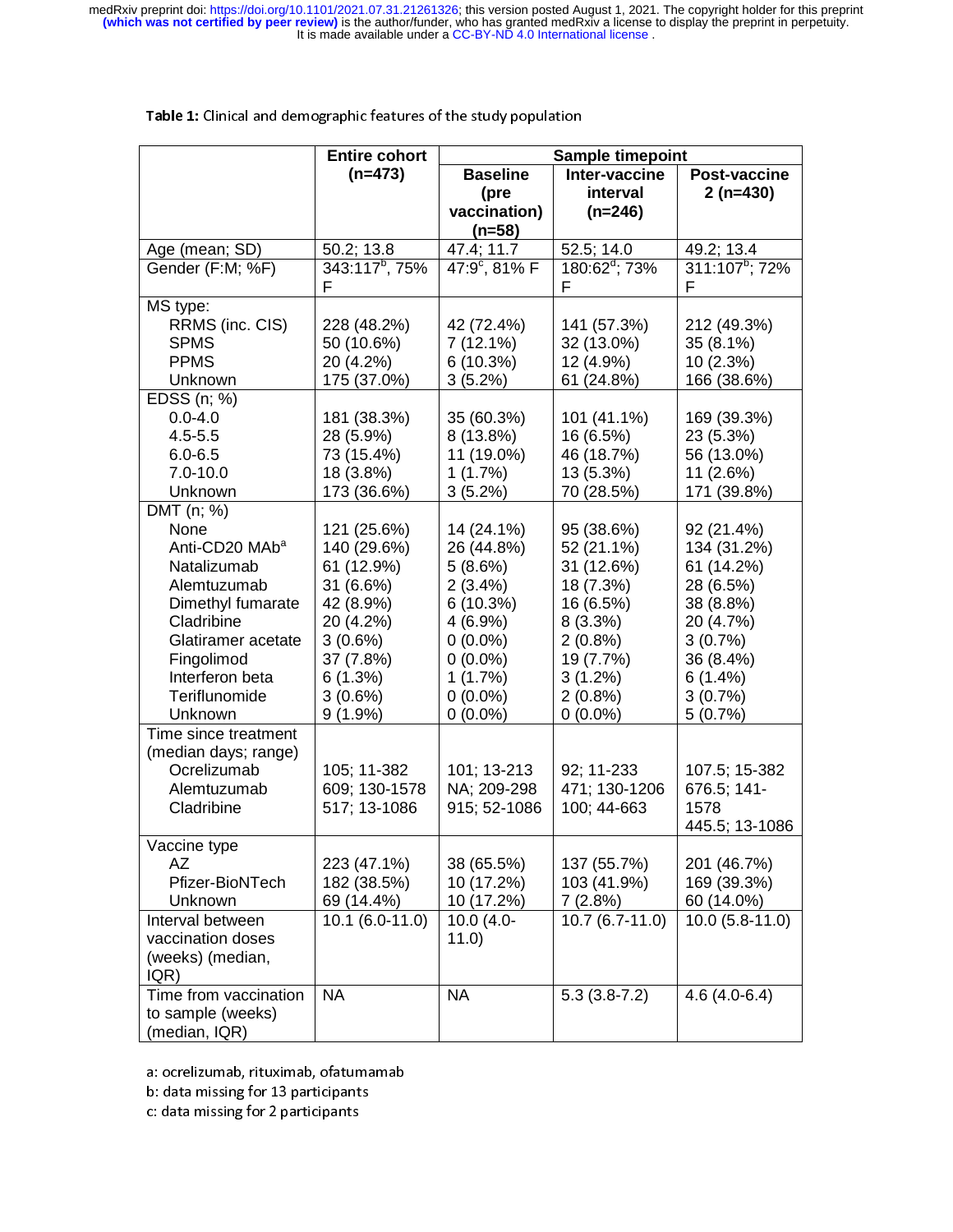# d: data missing for 4 participants Table 2: Vaccine response according to DMT

|                            | <b>Serostatus</b><br>following dose 1<br>(positive:negative,<br>% seroconverted) | <b>Serostatus</b><br>following dose 2<br>(positive:negative,<br>% seroconverted) | <b>OR</b> seroconversion<br>following dose 2 (OR; 95%<br>CI) |
|----------------------------|----------------------------------------------------------------------------------|----------------------------------------------------------------------------------|--------------------------------------------------------------|
| All participants           | 140:106 (57%)                                                                    | 280:150 (65%)                                                                    | NA.                                                          |
|                            |                                                                                  |                                                                                  |                                                              |
| No DMT                     | 77:18 (81%)                                                                      | 85:7 (92%)                                                                       | 1 (reference)                                                |
| Anti-CD20 MAb <sup>a</sup> | 7:45 (13%)                                                                       | 33:101 (25%)                                                                     | $0.03(0.01-0.06)^{*}$                                        |
| Natalizumab                | 23:8 (74%)                                                                       | 56:5 (92%)                                                                       | $0.92(0.28-3.05)$                                            |
| Alemtuzumab                | 14:4 (78%)                                                                       | 24:4 (86%)                                                                       | $0.49(0.13-1.83)$                                            |
| Dimethyl                   | 9:7(56%)                                                                         | 35:3 (92%)                                                                       | $0.96(0.23-3.93)$                                            |
| fumarate                   |                                                                                  |                                                                                  |                                                              |
| Cladribine                 | 1:7(13%)                                                                         | 16:4 (80%)                                                                       | $0.33(0.09-1.26)$                                            |
| Glatiramer                 | $2:0(100\%)$                                                                     | $3:0(100\%)$                                                                     | $NA^b$                                                       |
| acetate                    |                                                                                  |                                                                                  |                                                              |
| Fingolimod                 | 4:15 (21%)                                                                       | 12:24 (33%)                                                                      | $0.04$ (0.01-0.12)*                                          |
| Interferon Beta            | $3:0(100\%)$                                                                     | 5:1(83%)                                                                         | $0.41(0.04-4.03)$                                            |
| Teriflunomide              | 0:2(0%)                                                                          | $3:0(100\%)$                                                                     | $NA^b$                                                       |
|                            | p<0.0001                                                                         | p<0.0001                                                                         |                                                              |

 $*$  p<0.0001

a: ocrelizumab, rituximab, ofatumamab

a: ocrelizumab, rituximab, ofatumamab b: logistic regression limited by small numbers

l, Table 3: Factors predicting serostatus following vaccine dose 2 in best performing model

|                    | Control group          | Test group                 | OR (95% CI)              |
|--------------------|------------------------|----------------------------|--------------------------|
| <b>DMT</b>         | No impact on vaccine   | Anti-CD20 MAb <sup>b</sup> | $0.03$ $(0.01 - 0.06)^c$ |
|                    | response in univariate |                            |                          |
|                    | model <sup>a</sup>     |                            |                          |
| Vaccine type       | AstraZeneca            | Pfizer                     | 2.65 $(1.27 - 5.52)^d$   |
| Gender             | Female                 | Male                       | 1.08 (0.49-2.41)         |
| Age                |                        |                            | 1.03 $(1.00-1.06)^e$     |
| Prior COVID        | No COVID symptoms      | Prior COVID                | $1.00(0.31 - 3.18)$      |
| symptoms           |                        | symptoms                   |                          |
| <b>EDSS</b>        | EDSS 0.0-4.0           | EDSS 4.5-5.5               | $2.28(0.52 - 10.04)$     |
|                    |                        | EDSS 6.0-6.5               | $0.63(0.18-2.14)$        |
|                    |                        | EDSS 7.0-10.0              | $0.27(0.03-2.86)$        |
| Days from anti-    |                        | Anti-CD20 MAb <sup>b</sup> | $1.00(0.99-1.01)$        |
| $CD20b$ to vaccine |                        |                            |                          |
| Total time on DMT  |                        |                            | $1.00(0.00-1.00)$        |
| Lymphocyte count   |                        |                            | $1.15(0.68-1.95)$        |
| Time between       |                        |                            | $1.00(0.89 - 1.14)$      |
| vaccine doses      |                        |                            |                          |
| Time between       |                        |                            | $0.85(0.73-0.99)^e$      |
| vaccine and        |                        |                            |                          |
| sample             |                        |                            |                          |

 a: includes no DMT, natalizumab, alemtuzumab, dimethyl fumarate, cladribine, glatiramer acetate, interferon beta and teriflunomide b: ocrelizumab and rituximab; ofatumamab excluded

e: p=0.04; NS on correction for multiple testing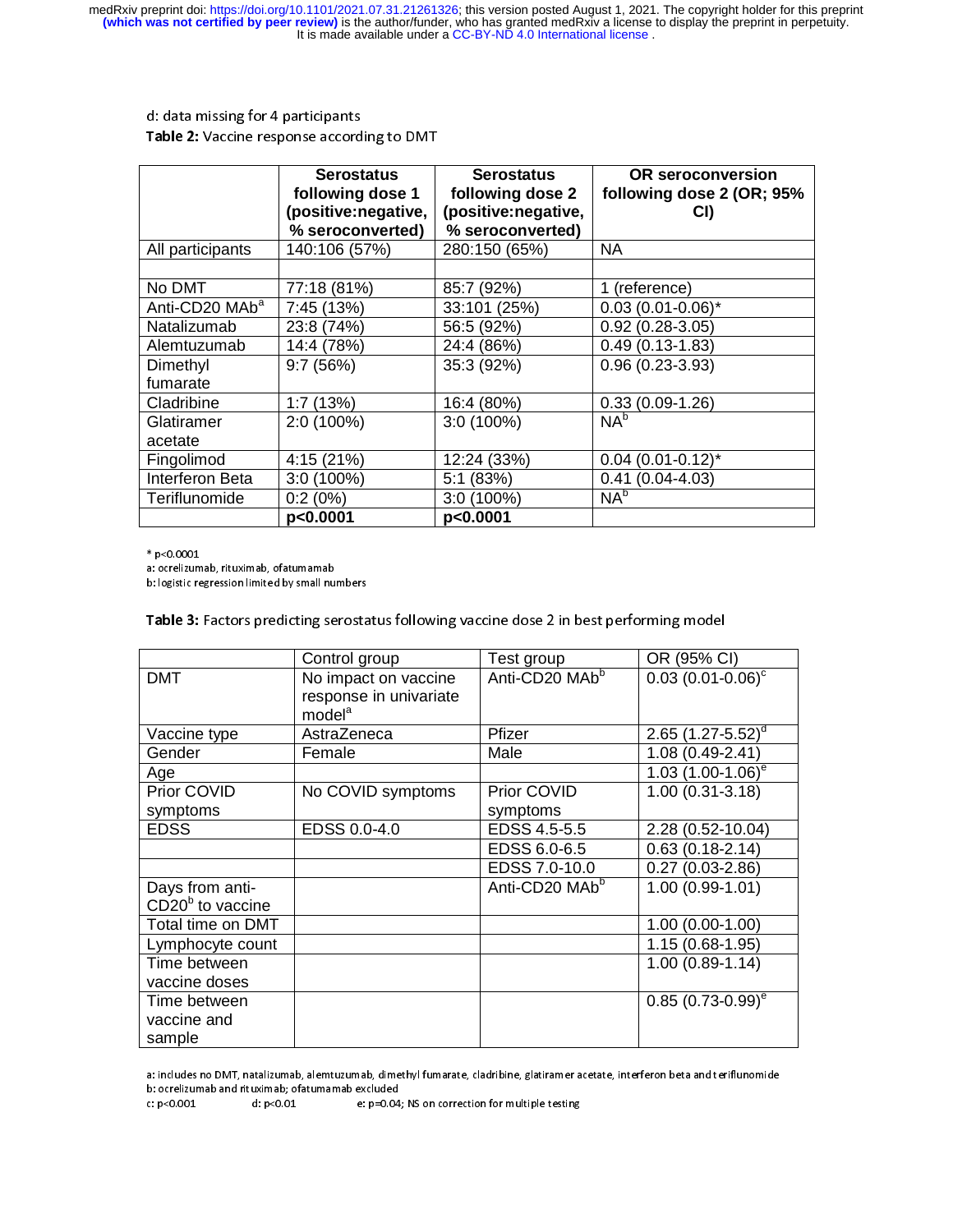$\overline{a}$ Figure 1: Quantitative vaccine response following complete vaccine course by DMT (a) All samples (b) Seropositive samples only

Figure 2: Scatter plot demonstrating relationship between (a) time from last treatment Figure 2: Scatter plot demonstrating relationship between (a) time from last treatment administration to first vaccine dose, and (b) total time on treatment and tertile of IgG response to vaccination

 $\overline{a}$ Figure 3: Quantitative response to vaccination in (a) those who had received anti-CD20 monoclonal antibodies, and (b) other DMT (fingolimod excluded)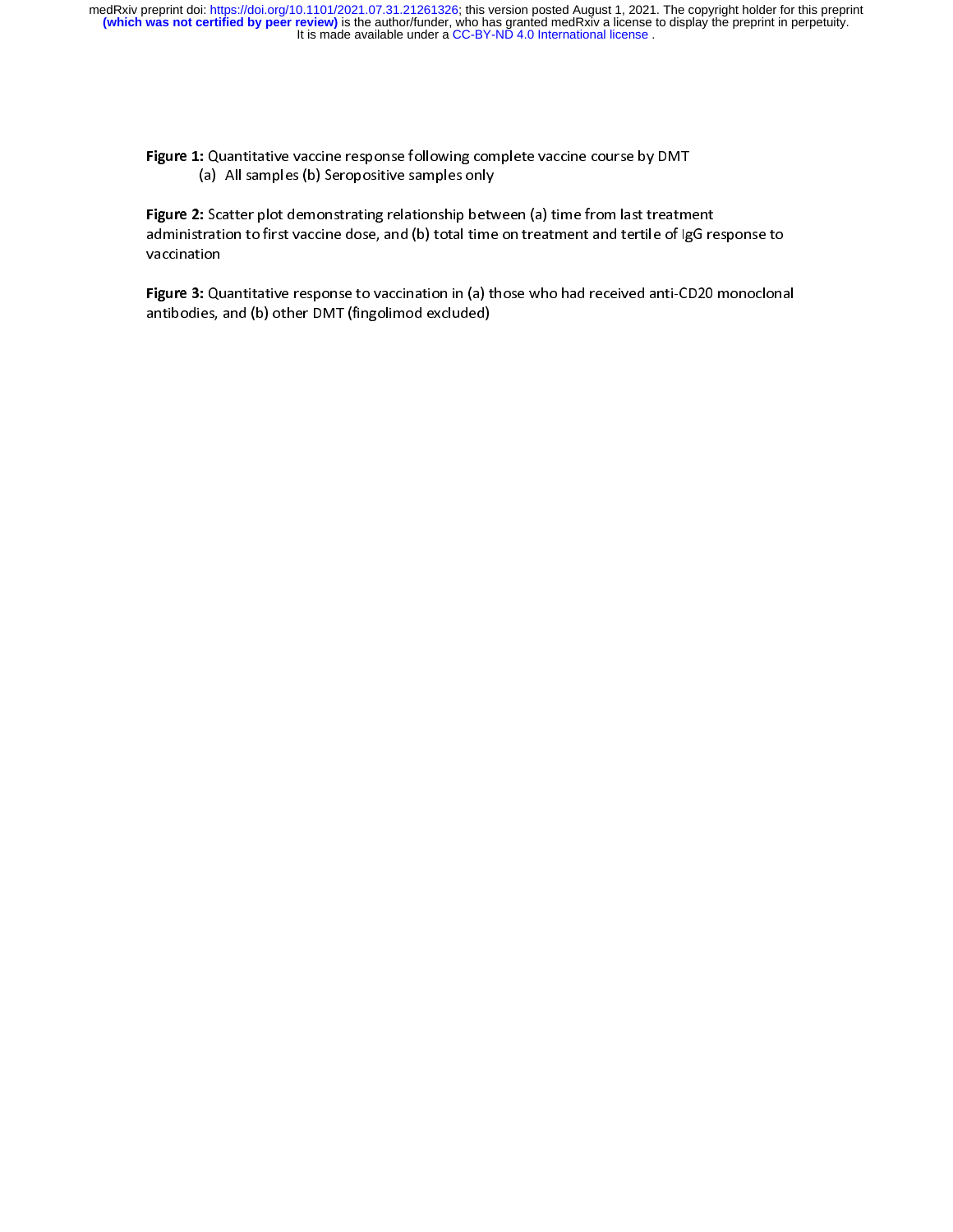|                            | Serostatus following dose 2<br>(positive:negative, %<br>seroconverted) |             | <b>Difference</b><br>between<br>centres (p) |
|----------------------------|------------------------------------------------------------------------|-------------|---------------------------------------------|
|                            | Cardiff                                                                | <b>QMUL</b> |                                             |
| No DMT                     | 84:5 (94%)                                                             | 2:1         | <b>NS</b>                                   |
| Anti-CD20 MAb <sup>a</sup> | 25:59 (30%)                                                            | 8:42        | <b>NS</b>                                   |
| Natalizumab                | 48:2 (96%)                                                             | 8:3         | 0.04                                        |
| Alemtuzumab                | 22:1 (96%)                                                             | 3:2         | <b>NS</b>                                   |
| Dimethyl                   | 27:2 (93%)                                                             | 8:1         | <b>NS</b>                                   |
| fumarate                   |                                                                        |             |                                             |
| Cladribine                 | 8:1(89%)                                                               | 8:3         | <b>NS</b>                                   |
| Glatiramer                 | $3:0(100\%)$                                                           | <b>NA</b>   |                                             |
| acetate                    |                                                                        |             |                                             |
| Fingolimod                 | 12:21 (36%)                                                            | 0:3         | <b>NS</b>                                   |
| Interferon Beta            | 5:1 (83%)                                                              | <b>NA</b>   |                                             |
| Teriflunomide              | $3:0(100\%)$                                                           | <b>NA</b>   | -                                           |

## Supplementary table 1: Samples grouped by site of analysis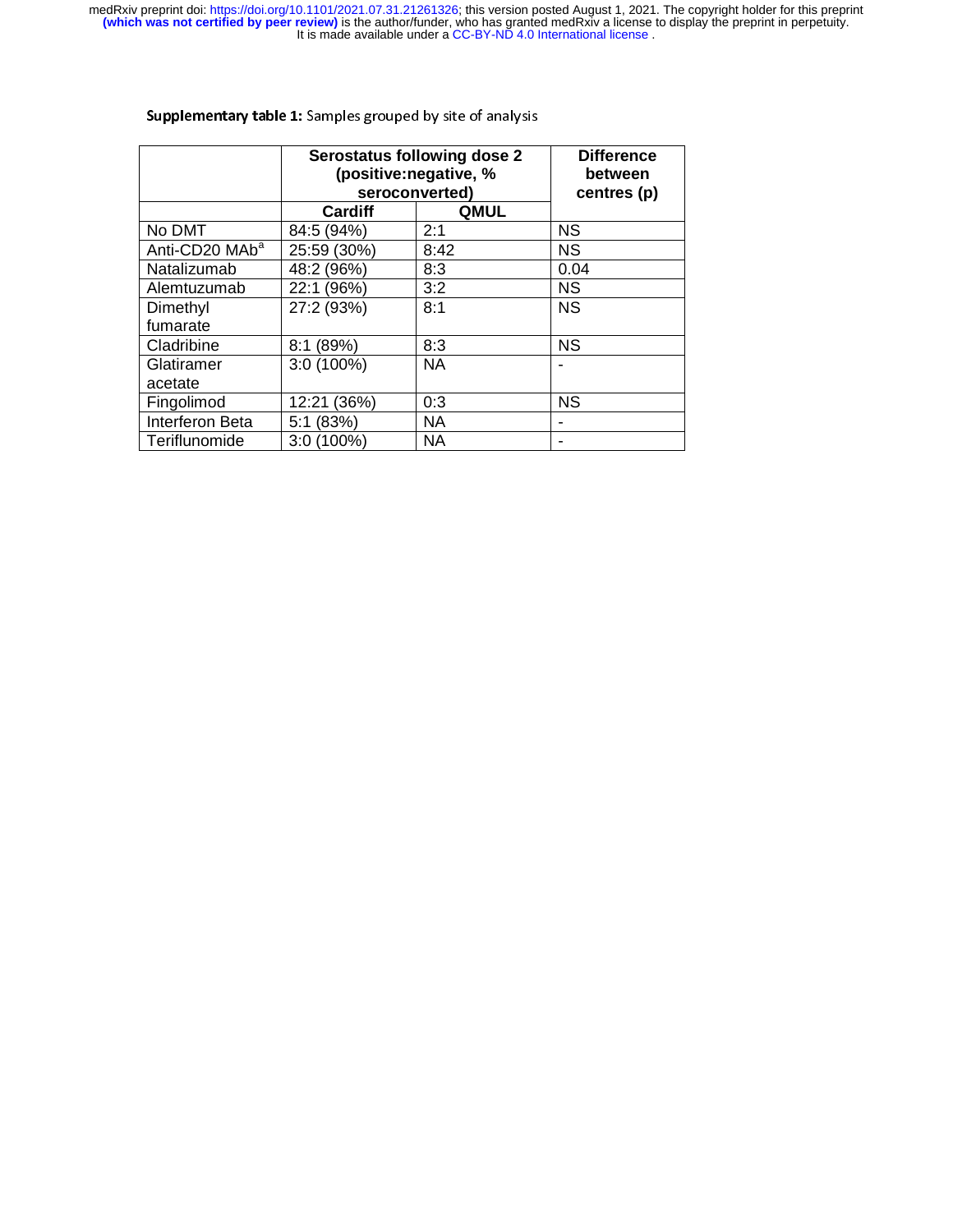

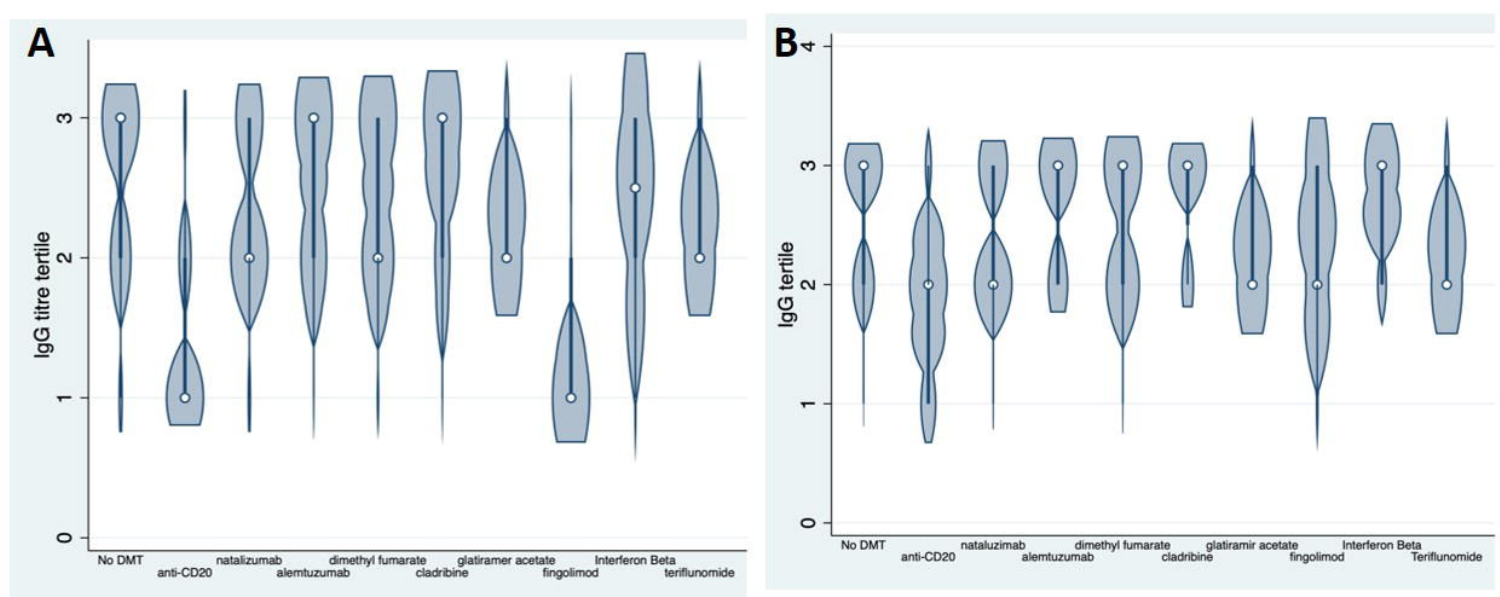